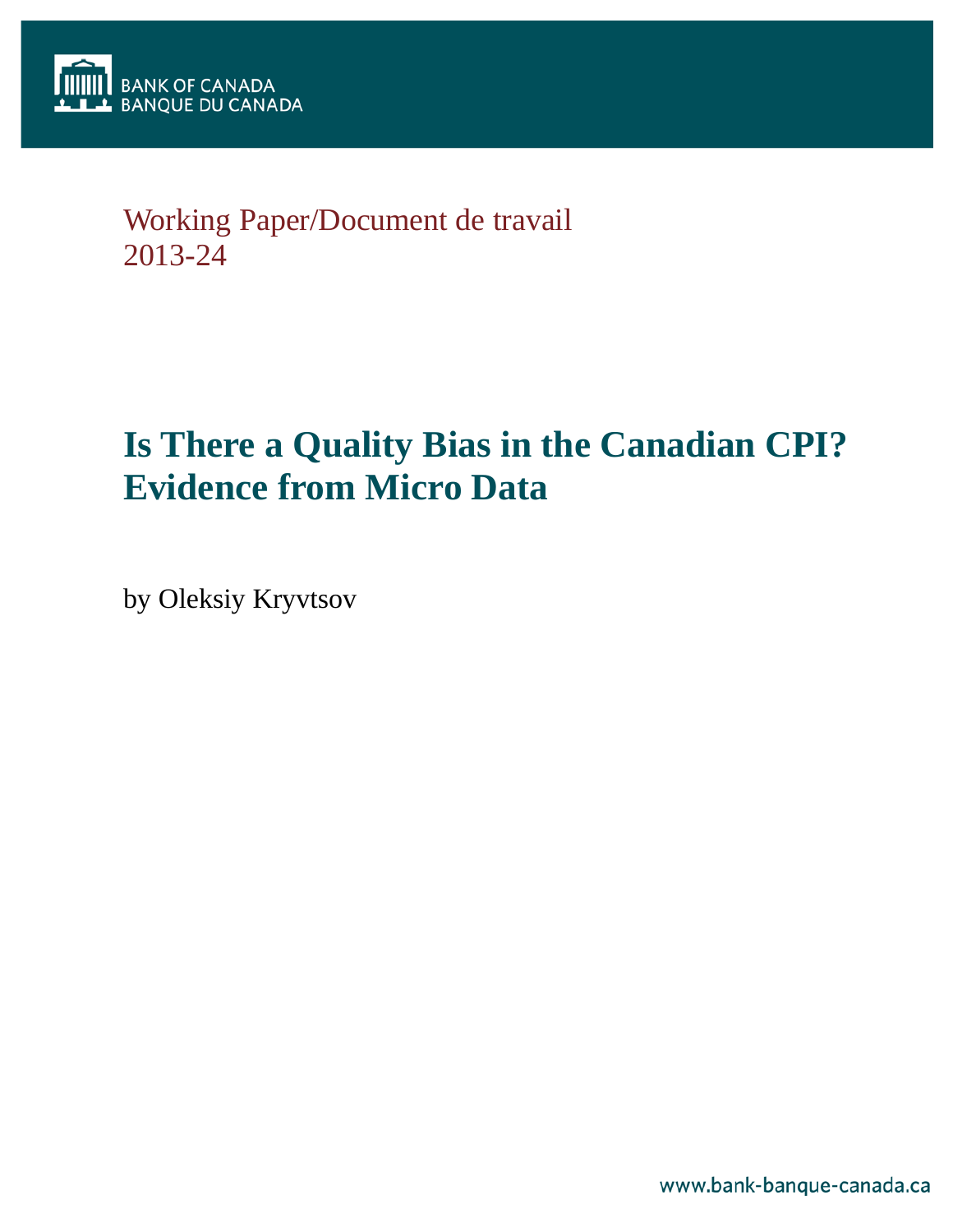Bank of Canada Working Paper 2013-24

July 2013

# **Is There a Quality Bias in the Canadian CPI? Evidence from Micro Data**

**by**

### **Oleksiy Kryvtsov**

Canadian Economic Analysis Department Bank of Canada Ottawa, Ontario, Canada K1A 0G9 okryvtsov@bankofcanada.ca

Bank of Canada working papers are theoretical or empirical works-in-progress on subjects in economics and finance. The views expressed in this paper are those of the author. No responsibility for them should be attributed to the Bank of Canada or Statistics Canada.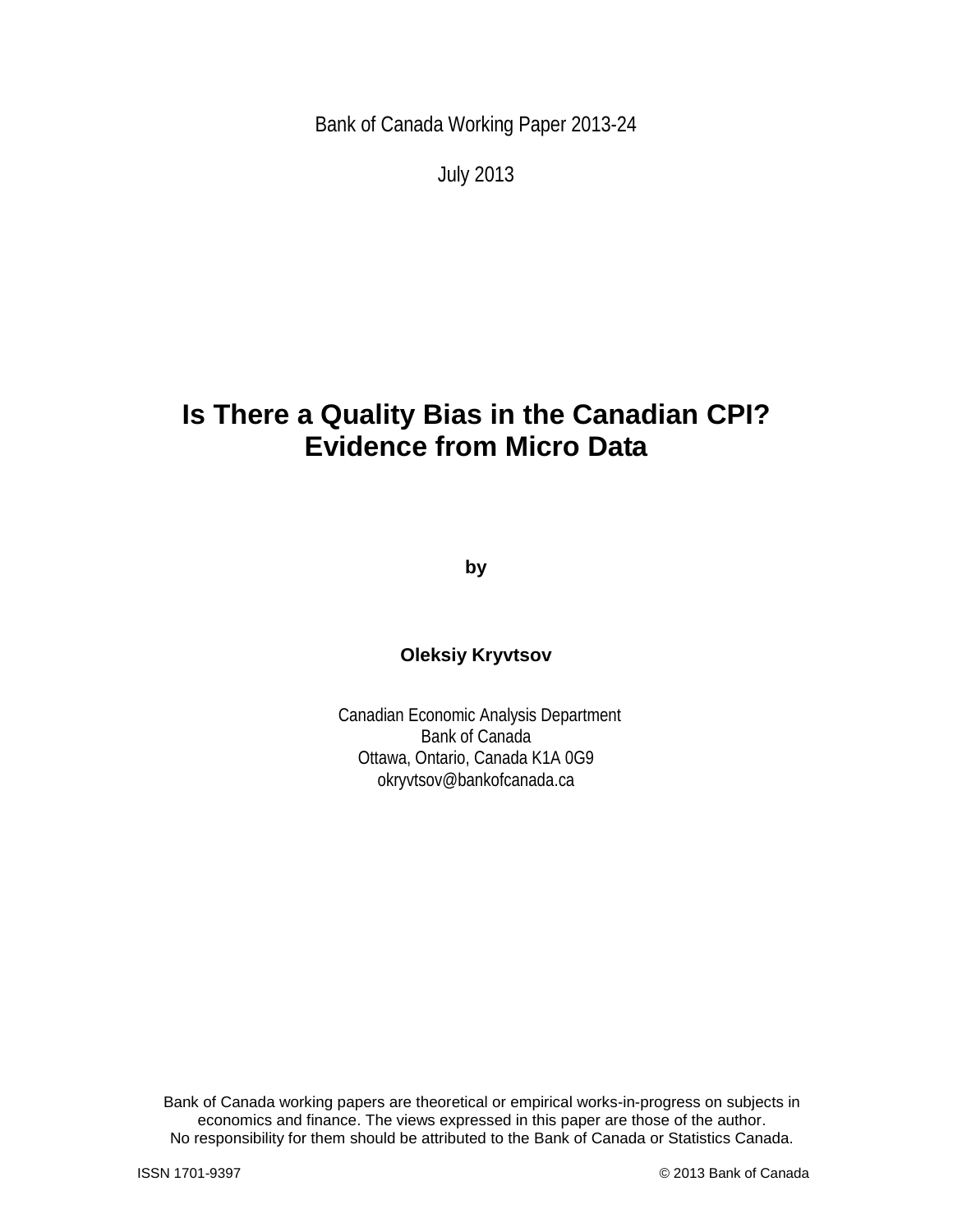### **Acknowledgements**

In conducting the work reported in this paper, confidential access was obtained to Statistics Canada's Consumer Price Research Database, thanks to John Baldwin, Richard Evans and Danny Leung. I am especially grateful to Catherine Michaud, Marc Prud'homme and Ning Huang for their invaluable support and guidance in using the data. I thank Bob Amano, Jean Boivin, Gino Cateau, Allan Crawford, Erwin Diewert, John Greenlees, Kim Huynh, Kam Yu, seminar participants at the Bank of Canada, Statistics Canada and the 2011 Price Measurement Advisory Committee meeting for useful comments and suggestions. Claudiu Motoc provided superb research assistance. I thank Glen Keenleyside for excellent editorial assistance. All remaining errors are my own.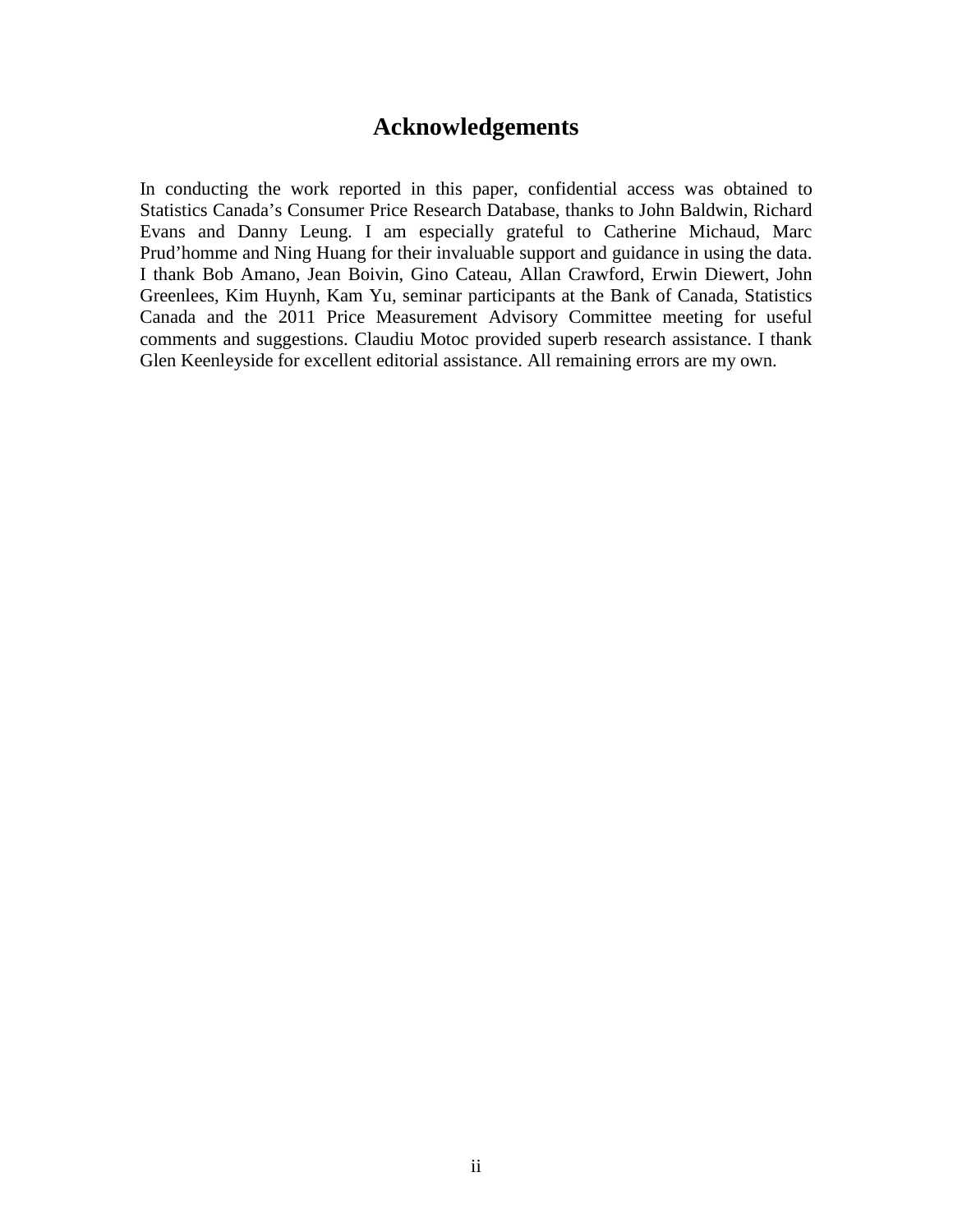### **Abstract**

Rising consumer prices may reflect shifts by consumers to new higher-priced products, mostly for durable and semi-durable goods. I apply Bils' (2009) methodology to newly available Canadian consumer price data for non-shelter goods and services to estimate how price increases can be divided between quality growth and price inflation. I find that less than one-third of observed price increases during model changeovers should be attributed to quality growth. This implies overall price inflation close to inflation measured by the official index. I conclude that, according to Bils' methodology, the quality bias is not an important source of potential mismeasurement of CPI inflation in Canada.

*JEL classification: E31, M11, O47 Bank classification: Inflation and prices; Potential output*

## **Résumé**

La hausse des prix à la consommation s'explique peut-être par le déplacement des achats des ménages vers de nouveaux produits – surtout durables et semi-durables – assortis de prix plus élevés. L'auteur applique la méthodologie de Bils (2009) à de nouvelles données canadiennes sur les prix des biens et services non liés au logement afin d'estimer la part des augmentations imputable à l'amélioration de la qualité plutôt qu'à l'inflation pure. Il montre que moins du tiers des hausses observées lors de changements de modèles peut être attribué à l'effet qualité. Le taux d'inflation véritable serait donc proche du taux mesuré par l'indice officiel. Sur la base de la méthodologie de Bils, l'auteur conclut que l'effet qualité n'est pas une source potentielle importante de biais dans le calcul de l'indice des prix à la consommation au Canada.

*Classification JEL : E31, M11, O47 Classification de la Banque : Inflation et prix; Production potentielle*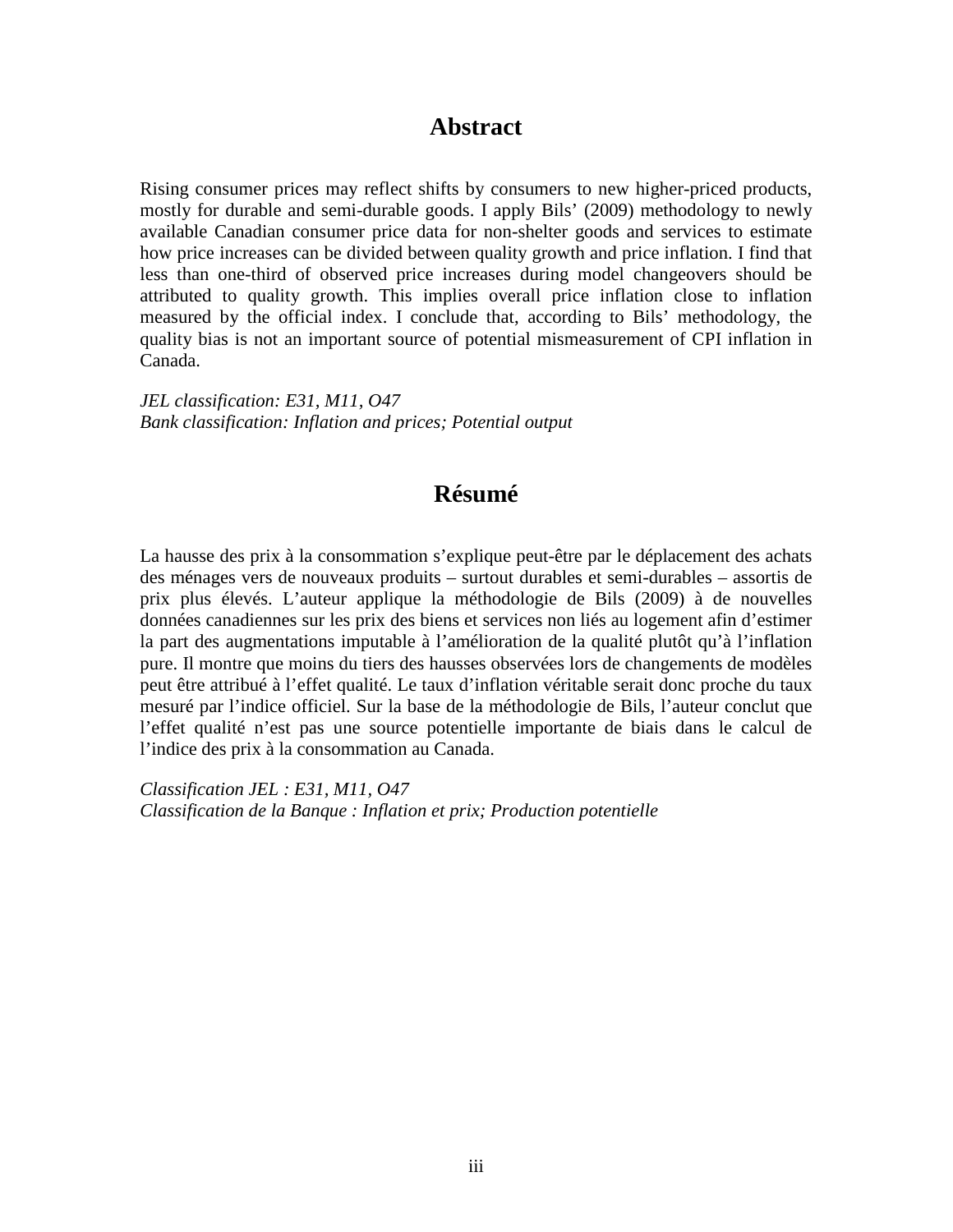#### 1. Introduction

The consumer price index (CPI) is currently the most commonly used measure of ináation in developed countries, including  $Canada<sup>1</sup>$ . Since the introduction of inflation targeting in Canada in 1991, the CPI has been the official targeting index and is used extensively in policy debates as well as monetary policy research.<sup>2</sup> Given the central role of the CPI in macroeconomic and monetary policy frameworks, one of the most important questions for research has been whether it correctly measures the "true" inflation in Canada.

Since the CPI measures price changes of a fixed basket of goods and services of constant quality purchased at the same store and location, prices must be adjusted to account for changes in basket composition, quality of goods and services, or store types and locations. In practice, making such adjustments is difficult and involves measurement errors. If such errors accumulate over time, the level of the CPI may be consistently different from the "true" price index. This difference is often referred to as the "measurement bias" in the CPI. $3$  Total bias in the CPI can be as large as measured inflation itself. For example, Beatty and Larsen (2005) estimate that, from 1978 to 2000, the CPI overstated changes in the cost of living by between 1.33 and 1.85 per cent per year.

The most important component of the total bias is imperfect measurement of the quality growth of the newly introduced consumption goods, also known as the "quality bias.<sup>"4</sup> Quality bias" is also the most difficult component to measure, particularly since, unlike other biases, it can both under- and overstate inflation.<sup>5</sup> Estimates of the quality bias in Canada tend to be small. For example, Crawford (1998), assuming that the quality bias in the CPI comes from durable goods only, Önds a quality bias of 0.14 per cent per year in the overall CPI for Canada. Likewise, by

 $1$ Alternative measures of inflation include indexes of personal consumption expenditures, the GDP deflator and unit labor cost. See Crawford, Fillion and Laflèche (1997) and Rossiter (2005) for a discussion of the advantages of using the CPI.

<sup>&</sup>lt;sup>2</sup>Murray (2010) and Schmitt-Grohe and Uribe (2012) emphasize the importance of the correct measure of true inflation for guiding the inflation target. Boivin (2009) argues that the extent to which the true inflation is imperfectly observed has implications for the choice between ináation and price-level targeting. Another common use of the CPI is as an indicator of changes in the cost of living; e.g., for wages or pension adjustments, or for determining income tax brackets. Reis (2005) proposes a dynamic cost-of-living price index.

<sup>&</sup>lt;sup>3</sup>Diewert (1998) and Hausman (2003) provide overviews of price measurement biases.

<sup>&</sup>lt;sup>4</sup>In the United States, the Boskin Commission Report (1996) suggests that the Bureau of Labor Statistics overstates ináation by perhaps 1 per cent per year. Unmeasured growth in the quality of goods is put forth as the most important component, contributing an overstatement of ináation of 0.6 per cent per year, including 1.0 per cent for durables. Ruiz-Castillo et al. (2002) discuss the distributional consequences of the quality bias in the CPI.

<sup>5</sup> See Triplett (1972, 2002) and Hobijn (2002). According to Statistics Canada (Ducharme, 1997), there is not "enough evidence to support any precise numerical assessment of [the effect of quality bias] on the CPI."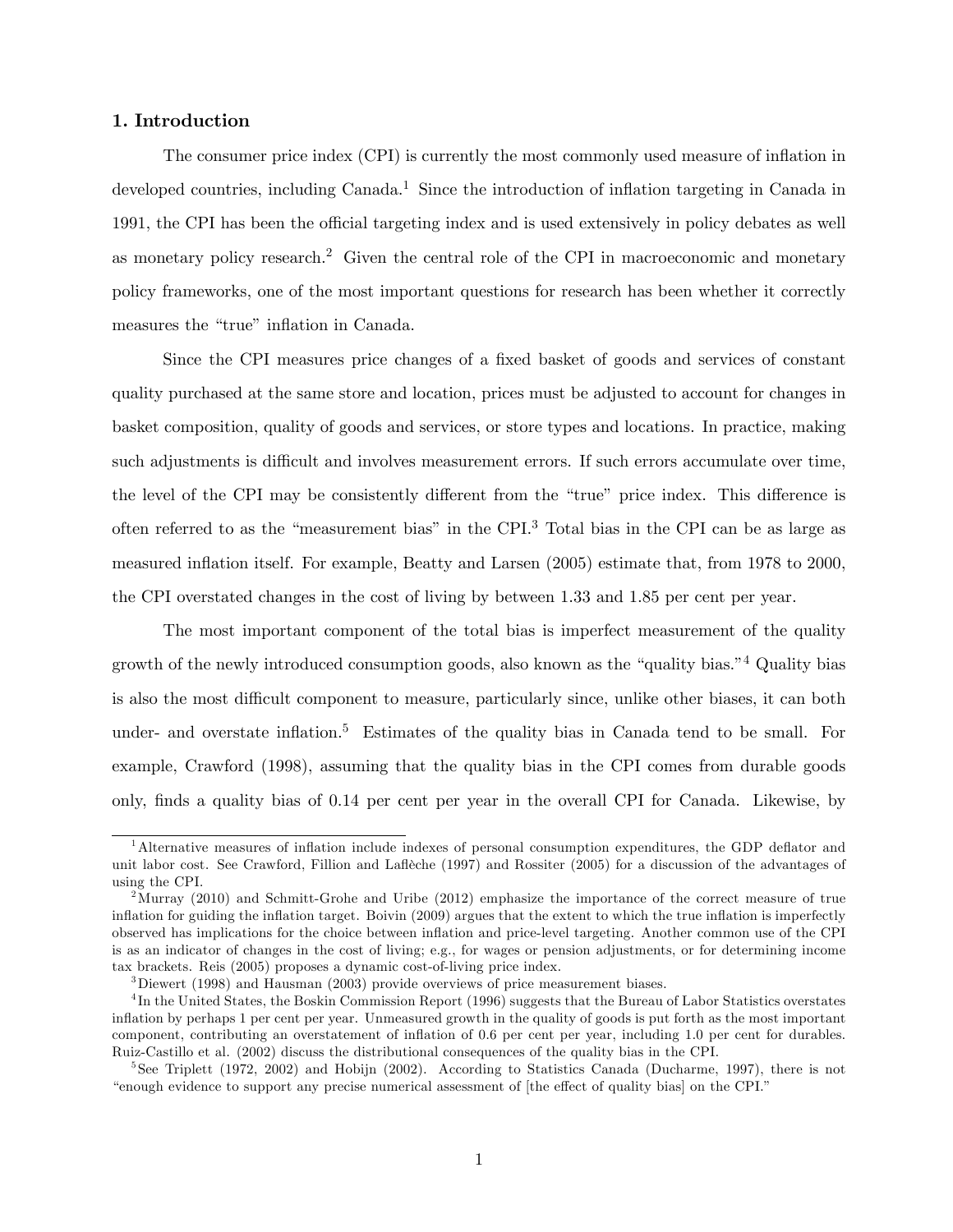separately estimating the bias for autos, Rossiter (2005) arrives at a total quality bias in the CPI of 0.15 per cent per year, in line with Crawford  $(1998)^6$ 

Recent literature, however, finds that standard methods of computing the quality change may underestimate that change, and hence the quality bias. These new studies, in addition to price data, rely on consumption expenditure data at a high level of disaggregation to identify quality and pure price components of rising unit prices. In turn, this leads to more precise estimates of the quality growth and ináation. For example, Bils and Klenow (2001) use household-level consumption expenditure data to show that quality growth for 66 durable goods was understated by 60 per cent, so that pure price inflation was overstated by 2.2 per cent per year. Using CPI micro data for the United States as well as consumption expenditure data for vehicles and consumer electronics, Bils (2009) shows that two-thirds of the price increases with new models should be treated as quality growth. This implies that CPI inflation for durables has been overstated by almost 1.8 per cent per year.<sup>7</sup>

In this paper, I apply Bils' (2009) methodology to newly available CPI micro data to document the extent of quality adjustment in Canada. I first decompose the rate of unit price changes in Canada into components stemming from price changes for existing products and those for newly introduced products. I then use this breakdown to compute an upper bound on the size of quality growth (and, hence, a lower bound on price ináation) and compare it to quality adjustments implied by Statistics Canada (Statcan) methodology. Finally, using Bils' methodology, I estimate the demand (or "fashion cycle") effects, to pin down the size of quality adjustment in Canada. Comparison of my estimate to the size of quality adjustment by Statcan will then show whether there is a significant quality bias in the Canadian CPI.

I find that, according to Bils' methodology, the overall quality bias in the non-shelter Canadian CPI is close to zero, and therefore it appears not to be an important source of potential mismeasurement of CPI inflation in Canada. For durable and semi-durable goods, quality adjust-

 $6$ For autos, Rossiter uses a simple formula from Diewert (1998) that calculates the quality bias based on the share of goods in the CPI basket that have been replaced by new models, the percentage of quality (or efficiency) improvements that are missed through the linking procedures, and the measured rate of total inflation. He then takes into account the possibility of negative quality change bias arising from government-mandated safety and anti-pollution technologies that Statistics Canada treats as quality improvements.

<sup>&</sup>lt;sup>7</sup>Most other papers that study quality adjustment by combining price and quantity data are limited to a very narrow set of goods. See, for example, Lowe (2001) and Greenlees and McClelland (2010). Greenlees and McClelland (2011) analyze the quality adjustment in the U.S. CPI data.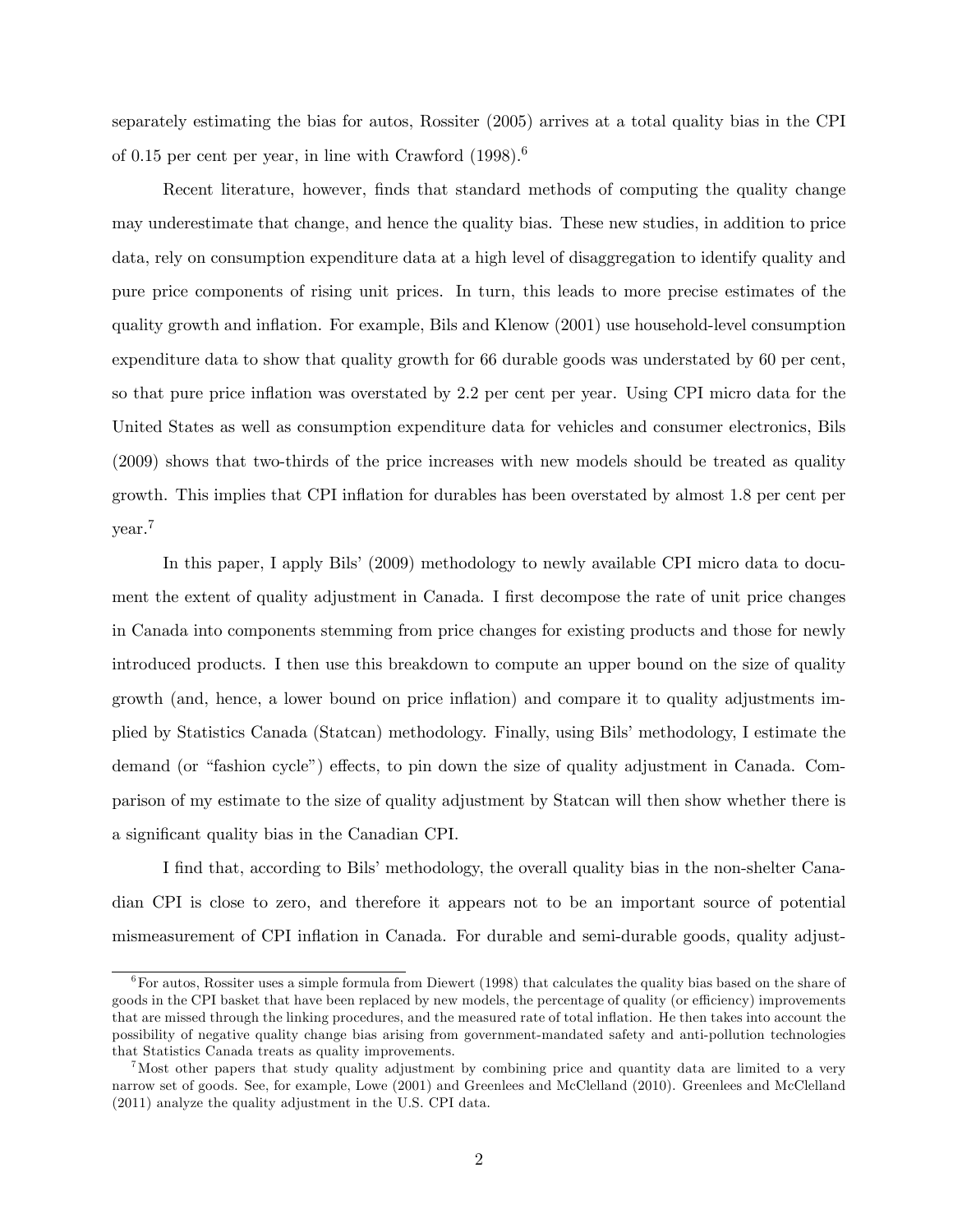ments made by Statistics Canada slightly overstate the extent of quality growth implied by price increases during model substitutions. For services and non-durable goods, substitutions are relatively unimportant, leaving little room for any quality bias.

The rest of this paper is organized as follows. Section 2 describes consumer price data and explains how information on unit price increases during model changeovers is used to derive an upper bound on the size of the quality change. Section 3 explains how quality adjustments are made by Statistics Canada in constructing the CPI. Section 4 uses Bils' (2009) methodology to obtain the measure of the potential quality bias in Canada. Finally, Section 5 concludes.

#### 2. How Do New and Better Goods Affect Unit Price Increases in Canada?

I employ a newly available Consumer Price Research Database (CPRD) compiled by Statistics Canada from price surveys used to construct the non-shelter portion of the Canadian CPI.<sup>8</sup> The dataset contains information about prices for goods and services posted by retail outlets across Canada from February 1998 to December 2006. Overall, the CPRD contains more than 8.6 million observations and covers about 61 per cent of the consumption basket underlying the CPI.

In the CPRD, price increases are caused by pure price inflation for existing goods, and by the entry of new goods into, and exit of old goods from, the CPI basket.<sup>9</sup> Such changeovers of goods are conducted to keep the basket up to date with the current composition of consumption by Canadians.<sup>10</sup> In the CPI data, new goods are introduced in two ways. First, every year around a quarter of the basket is updated to include newly available products (e.g., DVDs) and to exclude obsolete goods (e.g., videocassettes). Second, when the price of a specific model of a good is no longer available for collection, or when a newer model becomes available, the new model of the good is substituted for the old one (e.g., at the end of 2005, the 2006 Honda Civic is substituted for the

<sup>&</sup>lt;sup>8</sup>Statcan's methods for collecting and adjusting housing prices differ substantially from those for prices posted by retail outlets for goods and services. For the purposes of this paper, we focus on non-shelter prices, contained in the CPRD. Since the CPRD is a dataset of individual prices, it also excludes goods for which prices are aggregated indexes, such as utility rates, insurance premiums, transportation fares, sport and theatre tickets, books and newspapers, entertainment CDs and DVDs, and computer equipment.

<sup>&</sup>lt;sup>9</sup>There is also turnover of sampled products that is not related to a quality change in goods and services; e.g., when a retail outlet is permanently closed or a new outlet is introduced. I exclude such product turnover from calculations of price increases. Following Bils, I also exclude seasonal goods, such as lawn fertilizer, patio furniture, gas barbeques, seasonal clothing and footwear, hockey sticks, skates, skis, snowboards, and motorcycles. Results are insensitive to including the seasonal goods.

 $10$ Nakamura and Steinsson (2012) show that product replacement bias lowers the long-run exchange rate passthrough in the U.S. import and export price data.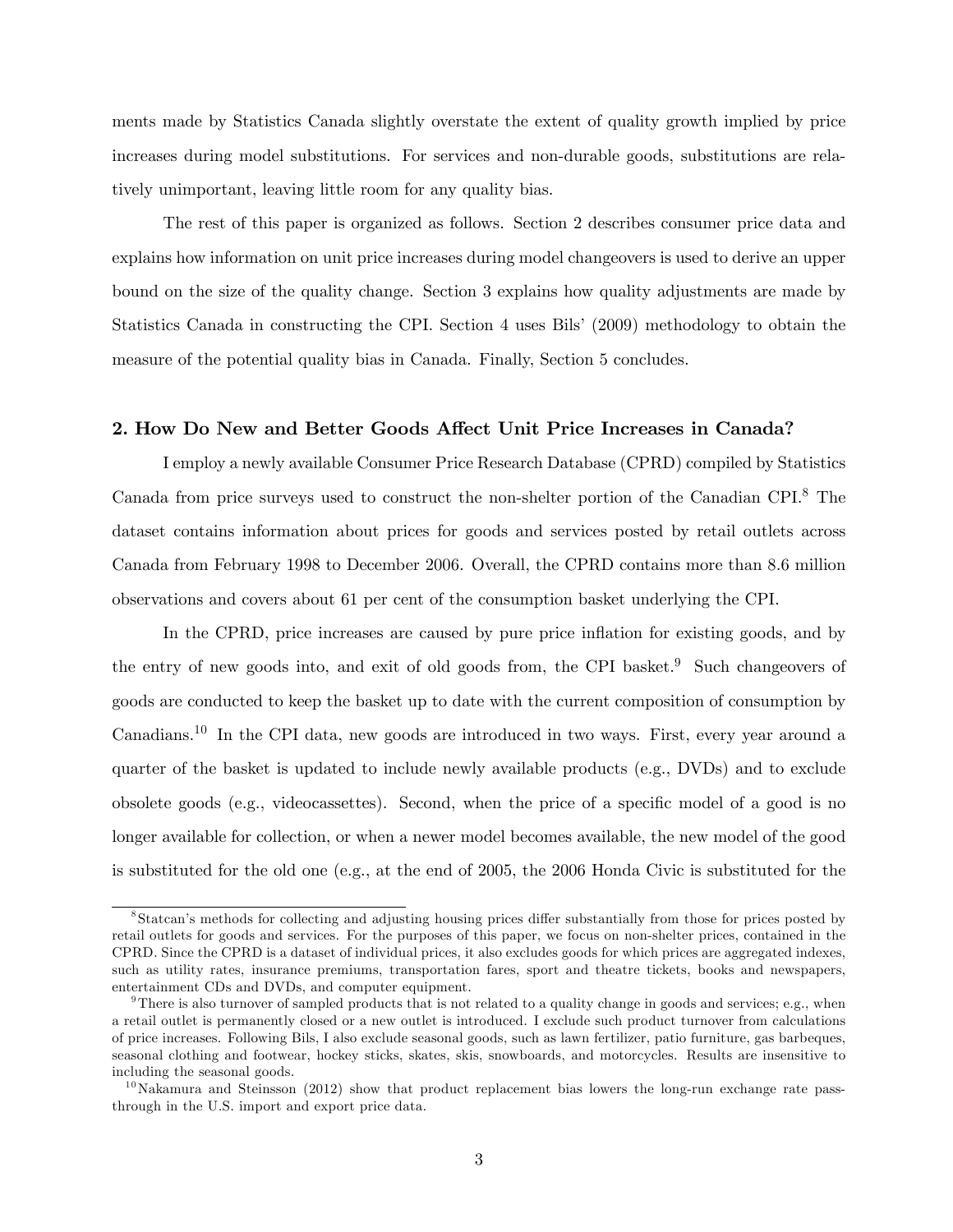2005 model).

Table 1 characterizes substitutions in the CPRD. On average, substitutions occur for 3 per cent of goods in a month, or once every three years. Substitution rates are highest for durables (e.g., 7.1 per cent for vehicle purchases), semi-durables (e.g., 4.6 per cent for apparel), and fresh fruits and vegetables in non-durable goods (between 10 and 31 per cent), and they are lowest for services (0.4 per cent for dental care, 0.1 per cent for laundry and dry cleaning, none for telephone and driverís licence), and for such non-durables as alcohol and tobacco (0.5 per cent) and gasoline (0.5 per cent). For all goods and services, except food, a model substitution is twice as likely to be accompanied by a price change than a price quote without a substitution. For all commodities, substitution-related price changes are more likely to be increases than decreases, and with the exception of clothing and footwear, those changes are somewhat larger than price changes for the same models.

To understand how the substitution of products affects the "quality change" accounting, it is instructive to examine Figure 1, which shows a hypothetical price sequence for a good in the CPRD, say DVDs. When DVDs appear on the retail market and gain market share, Statcan introduces them into the CPI basket (the first dashed line in Figure 1). Once a particular model of a DVD good is chosen for price collection, e.g., DVD-ROM (read-only memory disk), its posted price is recorded over time (the first solid line). At some point, a new model of DVD becomes available, say, DVD-R (recordable disk), and Statcan decides to substitute the DVD-R model for the DVD-ROM to represent the price of a DVD good. Typically, new models come at a higher price, possibly reflecting their better quality (the dotted line in Figure 1). Since inflation should reflect pure price changes, the observed price change during model changeover has to be adjusted by the size of the quality change. For example, if at the time of substitution the price of the DVD-ROM (old model) was \$6 and the price of the DVD-R (new model) was \$7, only a fraction of the \$1 price difference may represent inflation. If, for example, consumers are indifferent between buying the DVD-ROM at \$6 and the DVD-R at  $\sqrt[3]{2}$  (that is, if all of the price difference reflects the better quality of the DVD-R relative to the DVD-ROM), then the measured price inflation should be zero. The price quote line for the DVD good continues through sequences of price changes for the same models intermitted with price changes corresponding to model changeovers over time (e.g., DVD-RW substituted for DVD-R, DVD-RAM substituted for DVD-RW), until the DVD good becomes obsolete (the second dashed line in Figure 1).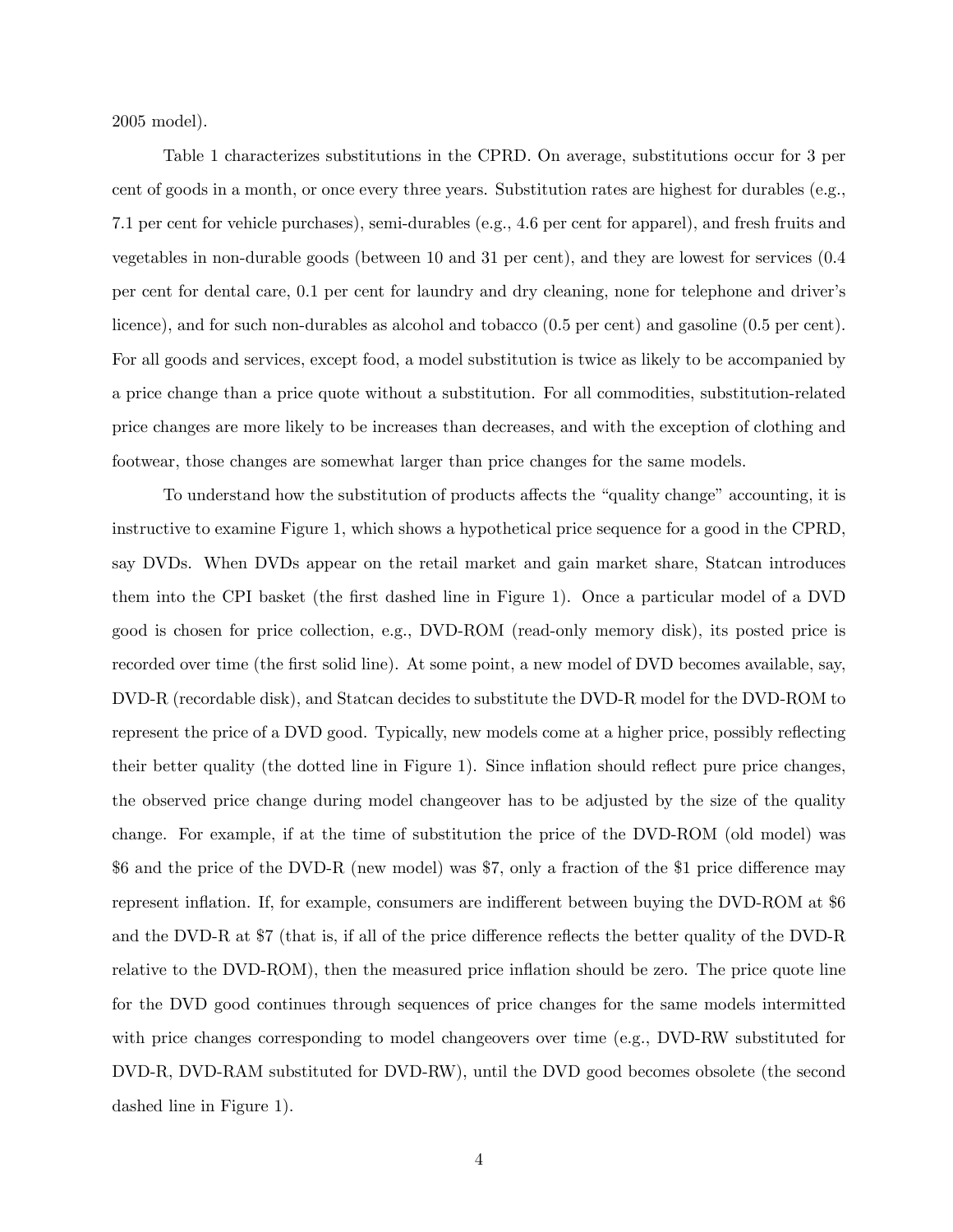Hence, a unit price change for a good in the CPRD is the sum of price changes during basket updates (the dashed lines in Figure 1) and price changes between basket updates (i.e., for the same good). In turn, a unit price increase for the same good is the sum of price changes for the same models (solid lines) and price changes during model changeovers (dotted lines). Table 2 breaks down the unit price increase in the CPRD into its components.<sup>11</sup>

The unit price increase for durables and semi-durables is 0.5 and 0.4 per cent per year, a small portion of which is due to the entry and exit of goods. This growth in unit prices masks a combination of price decreases of 1.2 and 1.4 per cent per year for the same models, and price increases of 1.6 and 1.9 per cent per year due to forced model substitutions. Hence, for durable and semi-durable goods, model substitutions are accompanied by relatively large price increases.<sup>12</sup> If all of the increase in unit prices during the introduction of new models or new goods represented quality change, the rate of the quality change, say, for durables, would be 1.7 per cent  $(=0.1$  per cent+1.6 per cent) per year, and the rate of inflation would be  $-1.2$  per cent per year.

In contrast to durables and semi-durables, for services and non-durable goods only a small portion of the overall increase in prices stems from substitutions. Of the 3 per cent of annual unit price increase for non-durable goods, only 0.1 per cent is due to substitutions, whereas for services the corresponding numbers are 2.7 per cent and 0.4 per cent, respectively. The smaller contribution of substitutions to price increases is due to their less frequent occurrence (services, gasoline) and less frequent price changes during a substitution  $(food).<sup>13</sup>$ 

In sum, for all goods and services in the CPRD, the upper bound on quality growth, given by price increases during model substitutions, is 0.6 per cent per year. Depending on how much of this price growth is attributed to quality growth, measured ináation would fall between 1.5 and 2.1 per cent per year. According to the Statcan methodology, CPI inflation in the CPRD would

<sup>&</sup>lt;sup>11</sup>Throughout the paper, price and quality changes are annualized and expressed in per cent per year. Aggregate log price changes are weighted means of unit log price changes. The weight for a (basic class) good category is based on consumption expenditure weights for that category. Individual price change weights are obtained by equally distributing the category weight among all price changes within that category.

 $12$  For example, for durables, the average annual unit price change during model substitutions, 1.6 per cent, is equal to the product of the fraction of substitutions (0.047), the fraction of price changes (0.554) and the average size of those changes, 5.1 per cent, multiplied by 12. The average size of price changes is equal to the average size of price increases minus the average size of price decreases: 5.1 per cent =  $0.60 \times 12.7$  per cent  $-(1-0.60) \times 6.4$  per cent.

<sup>&</sup>lt;sup>13</sup>Substitutions exhibit moderate seasonal and time-series fluctuations. For an average good in the non-shelter CPI, seasonal effects account for 21 per cent of the variance of substitution-related price changes (between 9 per cent for non-durables and 44 per cent for durables), and these price changes explain 21 per cent of the variance of unit price changes for the same good (between 11 per cent for services and 52 per cent for durables).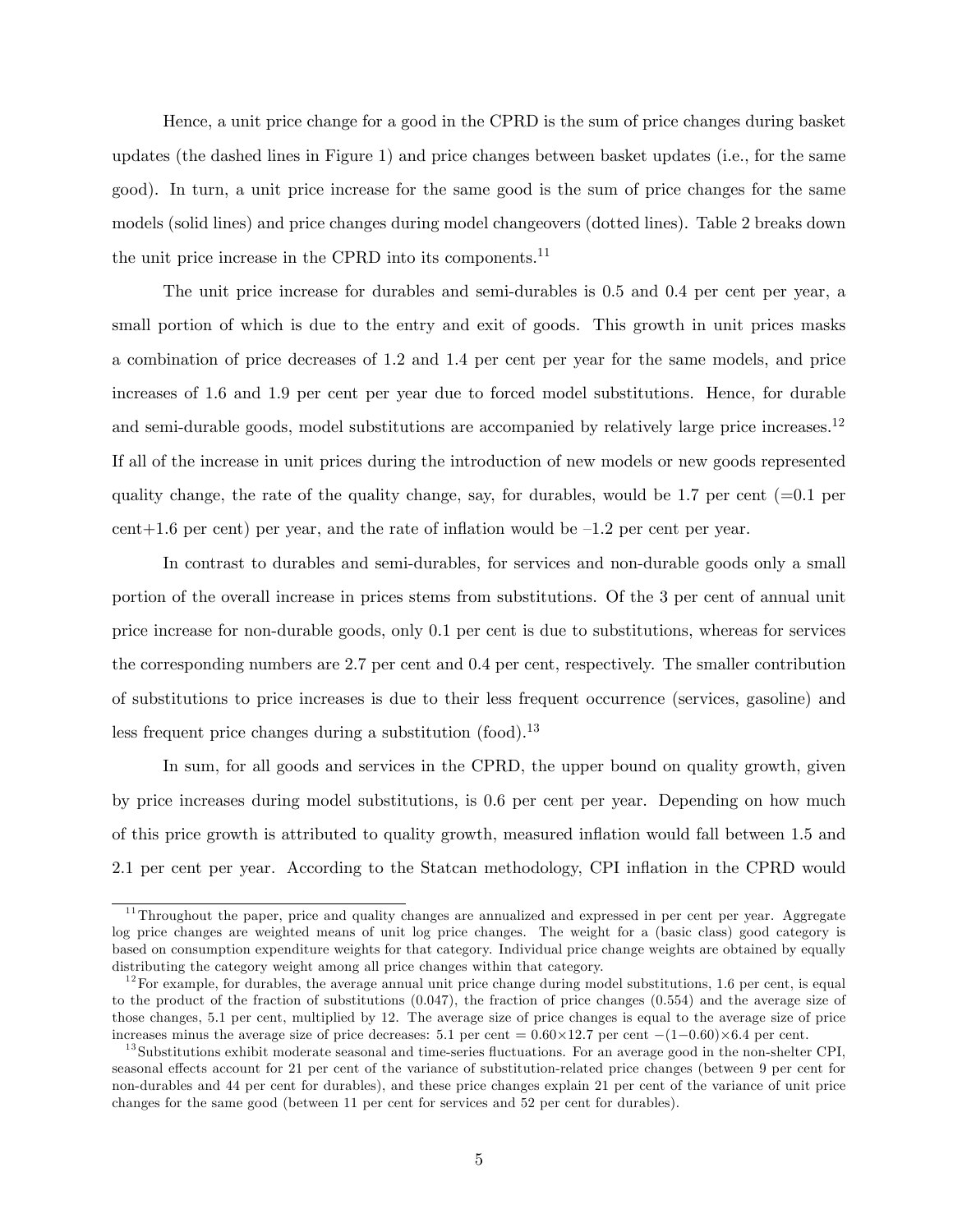be measured at 1.8 per cent per year. In the following sections we reassess this number using Bils' (2009) methodology.

#### 3. How Much of the Quality Growth is Accounted for by Statcan Methodology?

How much of the unit price increase during product changeover is due to quality growth and how much is due to price inflation? Table 3 breaks down price increases in the CPRD into quality and ináation components. Price changes corresponding to the same model of a good are naturally treated as a measure of pure price inflation. In a similar spirit, price increases stemming from the introduction of new goods into the consumption basket are treated as representing quality change, and, hence, they do not contribute to measured inflation. Finally, price changes during model substitutions may reflect both quality and price change, and so such price changes have to be adjusted for quality change.

Statcan uses three methods to make the quality adjustment of such price increases: (i) linking, or "splicing", (ii) direct comparison, and (iii) explicit adjustments or imputations.<sup>14</sup> The first and most common method implies that the difference in price between the new product and the old one represents the effect of a change in quality. This method is predominantly used for health care products, wine, processed food and furniture. The second method consists of finding the most comparable replacement for a product that has disappeared from the shelves. In this case, the difference in prices is normally considered to be a pure price change. This method is employed for unprocessed food, gasoline and cigarettes. Finally, the last method implies explicit adjustments to correct for quality changes, using hedonic regressions (e.g., for computers),  $^{15}$  prices of new components of a good (cars), or, if no information is available to allow explicit adjustments, prices for other goods in the same category (durables). Splicing and direct comparison methods are each used for about 45 per cent of all substitutions, with the remaining 10 per cent of quality adjustments made via explicit adjustment or imputation.

Table 3 summarizes Statcan's treatment of unit price increases, for durables (top panel) and all non-shelter goods and services (bottom panel). According to my calculations, out of 1.6 and 1.9

 $14$ The International Labour Office (2004) describes quality adjustment in the Canadian CPI. Similar quality adjustment methods are used in most developed countries (Ducharme 1997).

<sup>&</sup>lt;sup>15</sup>See Yu and Prud'homme (2010) for a discussion of practical issues facing practitioners of hedonic studies, using price data for Internet service providers in Canada from 1993 to 2000.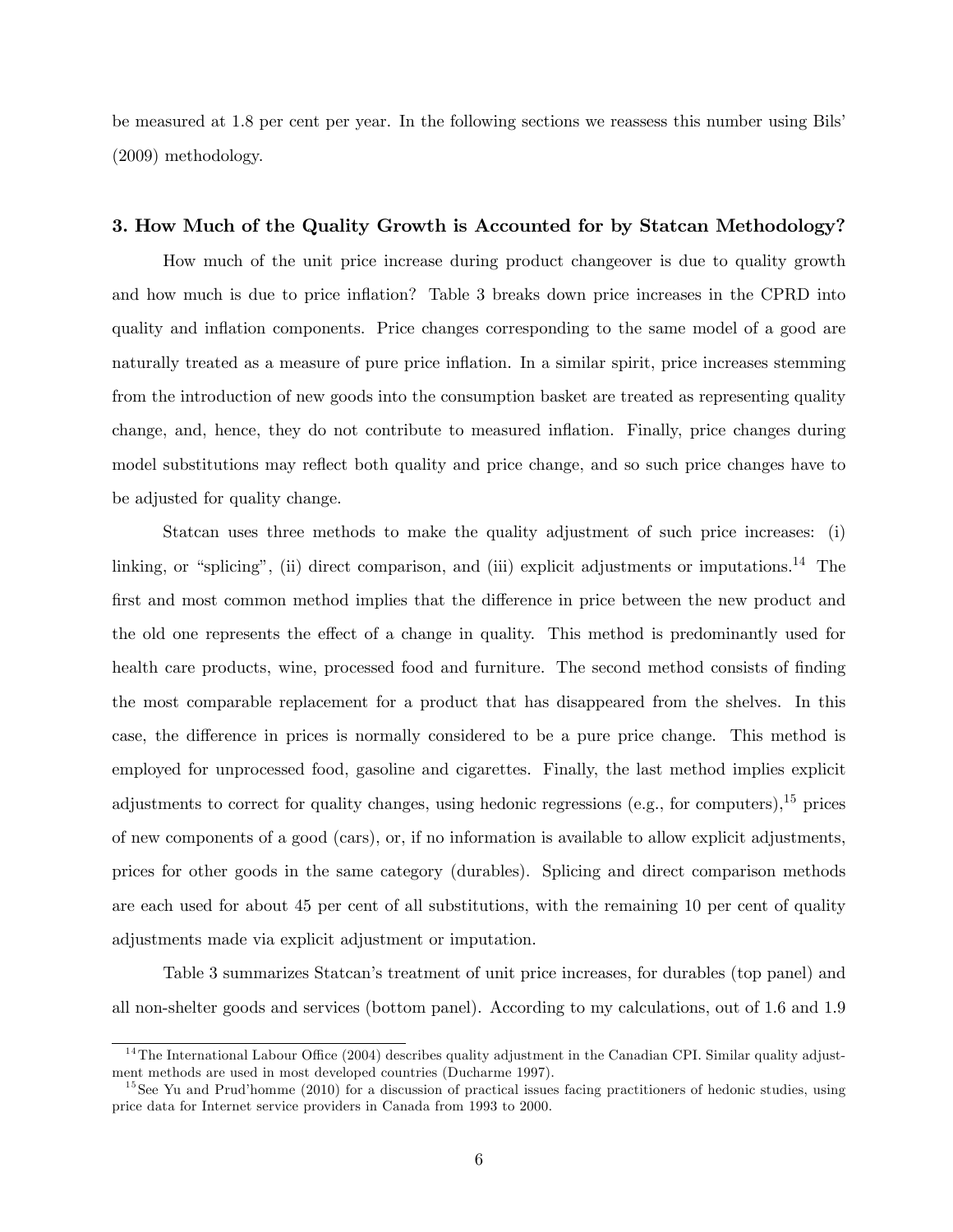per cent of price increases during substitutions for durables and semi-durables, 0.6 and 0.7 per cent, respectively, or about one-third, are attributed to quality growth, while the remaining 1.0 and 1.2 per cent are reported as price inflation. As I already noted, for services and non-durables substitutionrelated price increases are small, 0.4 and 0.1 per cent per year. Altogether, for all non-shelter goods and services, out of 0.6 per cent of substitution-related price increases, 0.3 per cent are attributed by Statcan to quality growth, and the remaining 0.3 per cent to ináation. Hence, according to Statcan, around half of price increases during model changeovers reflect inflation. This degree of quality adjustment is substantial: e.g., according to Bils, only one-seventh of substitution-related price increases for durables in the United States is attributed to quality growth, an adjustment at least three times smaller than I find for Canada.

Table 4 compares quality growth measured by Statcan to the upper bound on the quality growth given by the difference between the rate of the overall unit price increase and that for samemodel prices. For both durable and semi-durable goods, quality grew by 0.7 per cent per year, which is almost three times smaller than the 1.7 and 1.9 per cent growth, respectively, of the upper bound on quality. If all model-changeover price increases represented quality growth, measured ináation for durables and semi-durables, cumulated over the entire nine-year CPRD sample period, would be overstated by 9 and 10 percentage points, respectively. For services and non-durable goods, the upper bound on potential quality bias over nine years is much smaller, 0.8 and 0.3 percentage points. Overall, for all non-shelter goods and services, the upper bound on potential quality bias is rather small, almost 3 per cent over nine years, or only 0.3 per cent per year.

#### 4. Quantifying Quality Bias

#### 4.1 Upper bound on quality growth

How much of the price increase during forced substitutions indeed reflects quality growth? To answer this question, Bils (2009) notes that if higher prices of new models represented price ináation, consumers would substitute away from those relatively expensive models toward old but cheaper ones. Using data on quantities for vehicles and consumer electronics, Bils tests the hypothesis that higher prices of new models represent price inflation. He rejects this hypothesis by showing that substitutions in fact do not reduce market share.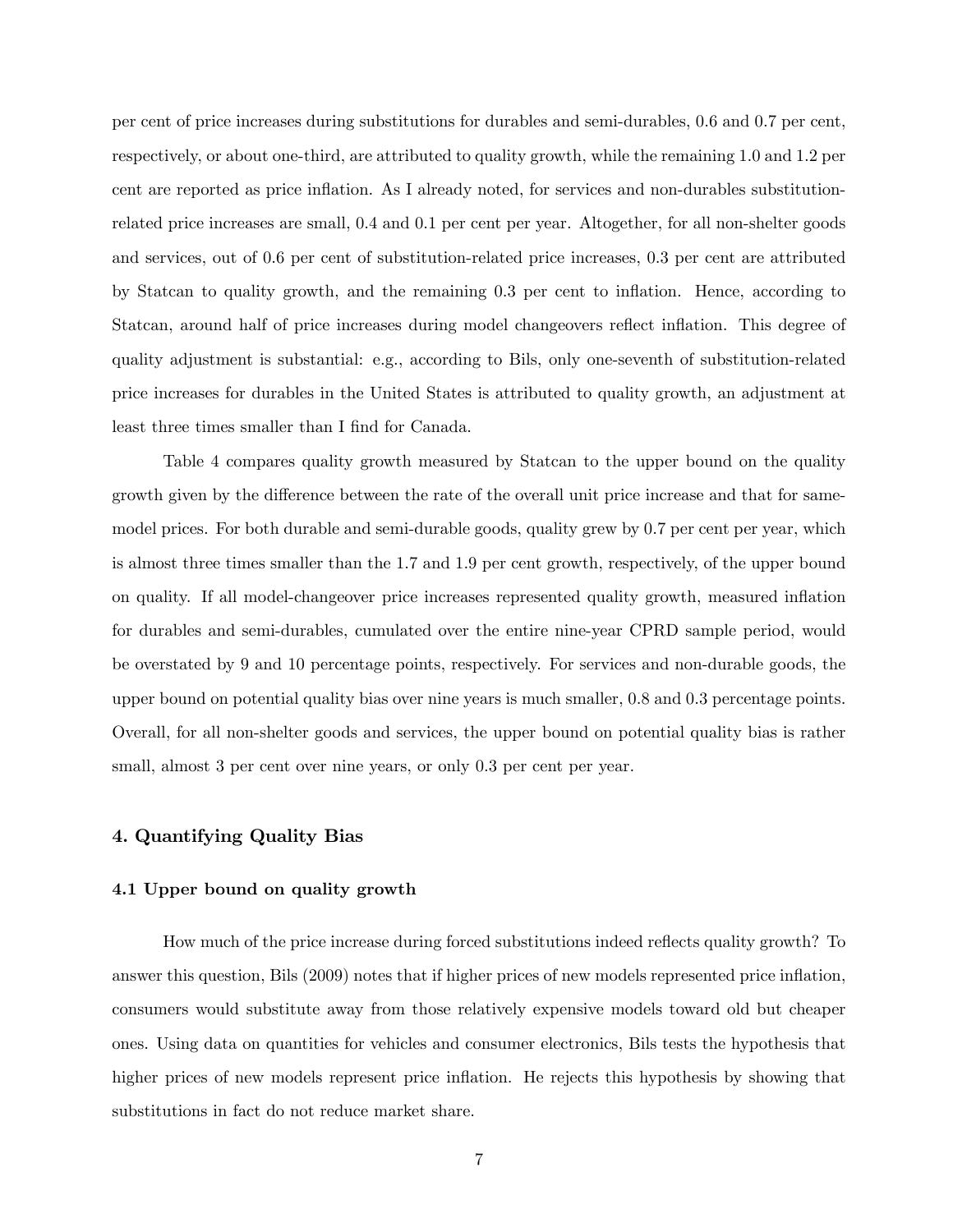To test the same hypothesis using Canadian data, I use the data on monthly unit sales by car model from WardsAuto.com for Canada from February 1998 through December 2006. I merge these data with monthly substitution rates for car models from the CPRD for the same period. I use the obtained panel to estimate the response of unit price inflation, CPI price inflation and the change in market shares for car sales to substitution rates for car models. Table 5 provides the estimated coefficients. Since substitutions predominantly take place at the end of the year, typically in November, most car model-month observations correspond to zero substitution rates. The table therefore reports the results separately, including and excluding those observations.

The estimated regression coefficients represent per cent differences in dependent variables between car models that experienced 100 per cent substitution rates and those with no substitutions. The total number of observations used in the regression, including those with zero substitution rates, is 2,265. Substitutions are associated with 32.7 per cent greater unit price increases, only a small portion of which, 1.7 per cent, is attributed to price inflation, and the remaining 31.0 per cent to quality growth. When model-months with zero substitution rates are excluded, 1.4 per cent out of 29.7 per cent is captured as price ináation, and 28.3 per cent as quality increase. These results are consistent with my findings that the degree of quality adjustment by Statcan is large (see Table 3).

The third row in Table 5 shows that there is no evidence that car models with higher substitution rates lose market share. The estimated coefficient is positive and not statistically significant from zero. Hence, if the identifying assumption is correct, and model changeovers are unrelated to consumer demand for those models, the fact that, despite higher relative prices, consumers shift their expenditures toward newer models implies that those higher prices imply quality growth. That is, price changes during forced substitutions (reported in Table 3) should entirely be attributed to quality growth: 1.7 and 1.9 per cent per year for durables and semi-durables, 0.4 and 0.1 per cent per year for services and non-durables, and 0.6 per cent per year for all non-shelter goods and services (see Table 4).<sup>16</sup>

As Bils notes, the key identifying assumption may not always be true; i.e., higher prices of new models of the same good may represent higher demand for those models for reasons that are not related to their quality. Therefore, price changes during model substitutions represent an upper

 $16$ Note that, in this case, price changes during model changeovers pin down the size of the quality change, so that one does not need to know demand elasticities to determine the quality shift.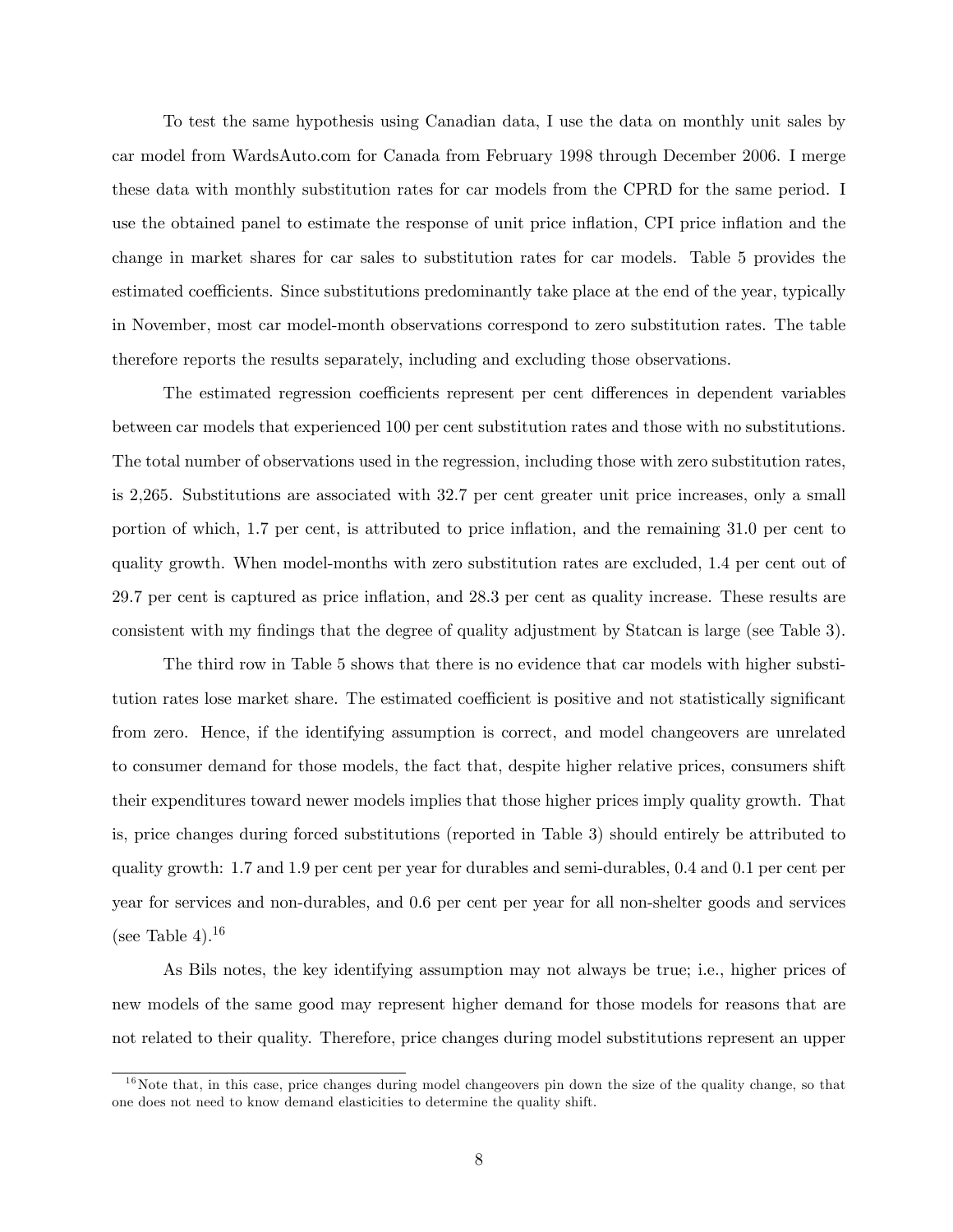bound on the size of quality growth. In the next subsection, I provide a point estimate for the demand component in unit price changes during model changeovers.

#### 4.2 Accounting for the demand component in unit price increases

Consider an example of a "fashion cycle" for novels. When a new novel comes out, people may have a preference for reading it right away, because they do not want to hear about it from someone who already read it. In this case, the demand for new novels will be higher (than for older ones), which leads to their relatively high price regardless of their quality. Assuming that, in contrast to quality effects, such fashion cycles are temporary, Bils measures the importance of those effects by measuring the persistence of relative prices during model substitutions, and how this persistence depends on the share of the price increase attributed by Statcan to quality growth.

One can obtain a point estimate of the quality growth during model changeovers by multiplying the unit price increase during substitutions by the share of the quality component of the price increase (Table 6). Bils finds that fashion cycles account for one-third of the price differences for durables and at least three-quarters for apparel, which means that the quality component of the unit price increases during forced substitutions is two-thirds for durables and one-quarter for apparel. This estimate of the quality component for durables is almost five times higher than the quality component implied by the U.S. Bureau of Labor Statistics (BLS) quality adjustment methods, implying, according to Bils, a substantial quality bias in durables in the United States.

I first apply Bils' estimate of the quality component in BLS data directly to the CPRD; i.e., I multiply the size of the price change during substitutions (row 1) by the share of quality growth during substitutions estimated by Bils (row 2). In this case, quality growth during substitutions boils down to 1.0 and 0.5 per cent per year for durables and semi-durables (row  $3$ ).<sup>17</sup> Taking into account that the quality component for services and non-durable goods in Bils is zero, the overall estimate of quality growth is 0.25 per cent per year. This estimate is very close to 0.28 per cent quality growth implied by Statcan quality adjustment methods (row 6), yielding a small negative quality bias of -0.03 per cent per year (row 8).

<sup>&</sup>lt;sup>17</sup>Since clothing and footwear account for most of the weight in the semi-durable goods in the CPRD, I apply Bils' point estimate of the quality component for apparel to all semi-durable goods. Since Bils excludes services and non-durable goods from his analysis, I assume that his point estimate of the quality component for those commodities is zero.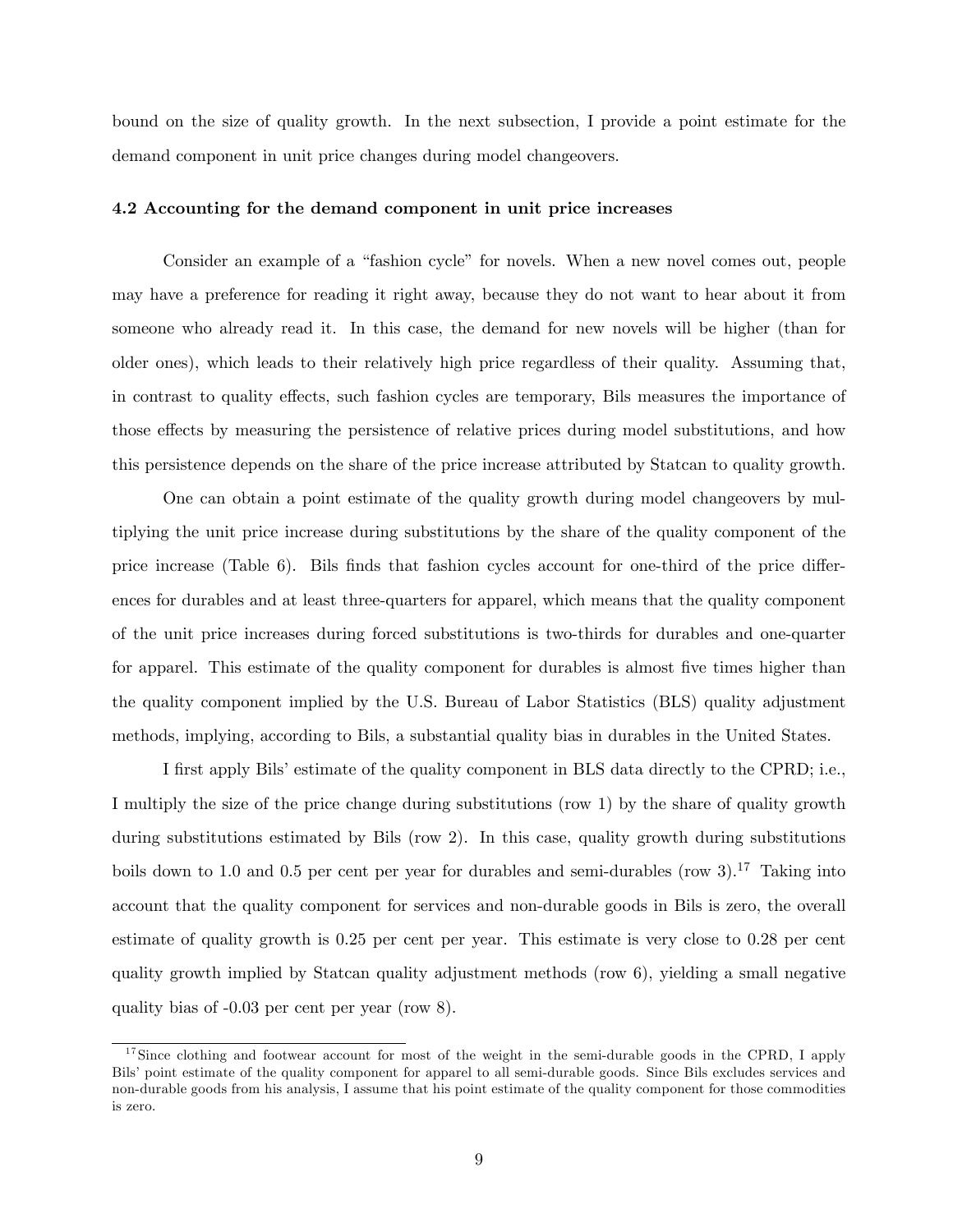I then repeat Bils' estimation of the quality component in substitution-related price increases using the CPRD. The estimated quality component in the CPRD is 0.32 for durables and 0.16 for semi-durables (row 4), which is twice as small as 0.64 and 0.25 found by Bils using U.S. CPI data, and also smaller than 0.40 and 0.38 implied by Statcan quality adjustments. Hence, while for the United States CPI quality growth during model changeovers might have been underestimated, for Canada it may have been overestimated. This is not surprising, since the share of substitutionrelated price increases attributed to quality by official methods is at least three times higher in the CPRD than the share reported by Bils in the BLS data. Furthermore, in the CPRD, price increases during model changeovers persist less than price increases for matched models, suggesting that some quality adjustments may have included more transient pure price movements. Overall quality growth using the quality component estimated for the CPRD amounts to 0.16 per cent per year (row 5), which is less than  $0.28$  per cent per year implied by official methods, leading again to a negative quality bias of -0.12 per cent per year (row 9).

These results, stemming from information on quality adjustments at a commodity level, allow me to qualify assumptions made in earlier work by Crawford (1998) and Rossiter (2005): namely, that most of the quality bias occurs in durable goods, whereas it averages to zero for the remaining goods and services. Under these assumptions, quality bias in non-shelter CPI would amount to 0.20 per cent per year, or  $0.14$  per cent for the overall CPI – both numbers consistent with Crawford (1998) and Rossiter  $(2005)$ .<sup>18</sup> I find that, first, not all price increases during substitutions for durables represent quality growth: even for Bils' optimistic estimate of the quality component for durables, the bias in durables would decrease from 0.98 to 0.39 per cent per year. Second, the quality bias is negative for goods other than durables: the average bias for non-durables, semi-durables and services is  $-0.14$  (using Bils' quality component) and  $-0.12$  (using the estimated component). The combination of lower unaccounted quality growth for durables and negative quality bias for the remaining goods leads to a small and negative total quality bias in the CPRD.

Finally, the last two columns of Table 6 provide the results for alternative restrictions on the CPRD sample. Including seasonal items (about 2 per cent of the observations), as expected,

 $18$ For durables, the portion of price increases during substitutions not accounted by official methods is 0.98 per cent per year (=1.62-0.64, see Table 6). Multiply this by the relative weight of durables in the CPRD, 0.20, or in overall CPI, 0.14, to obtain the quality bias implied by assumptions in Crawford and Rossiter.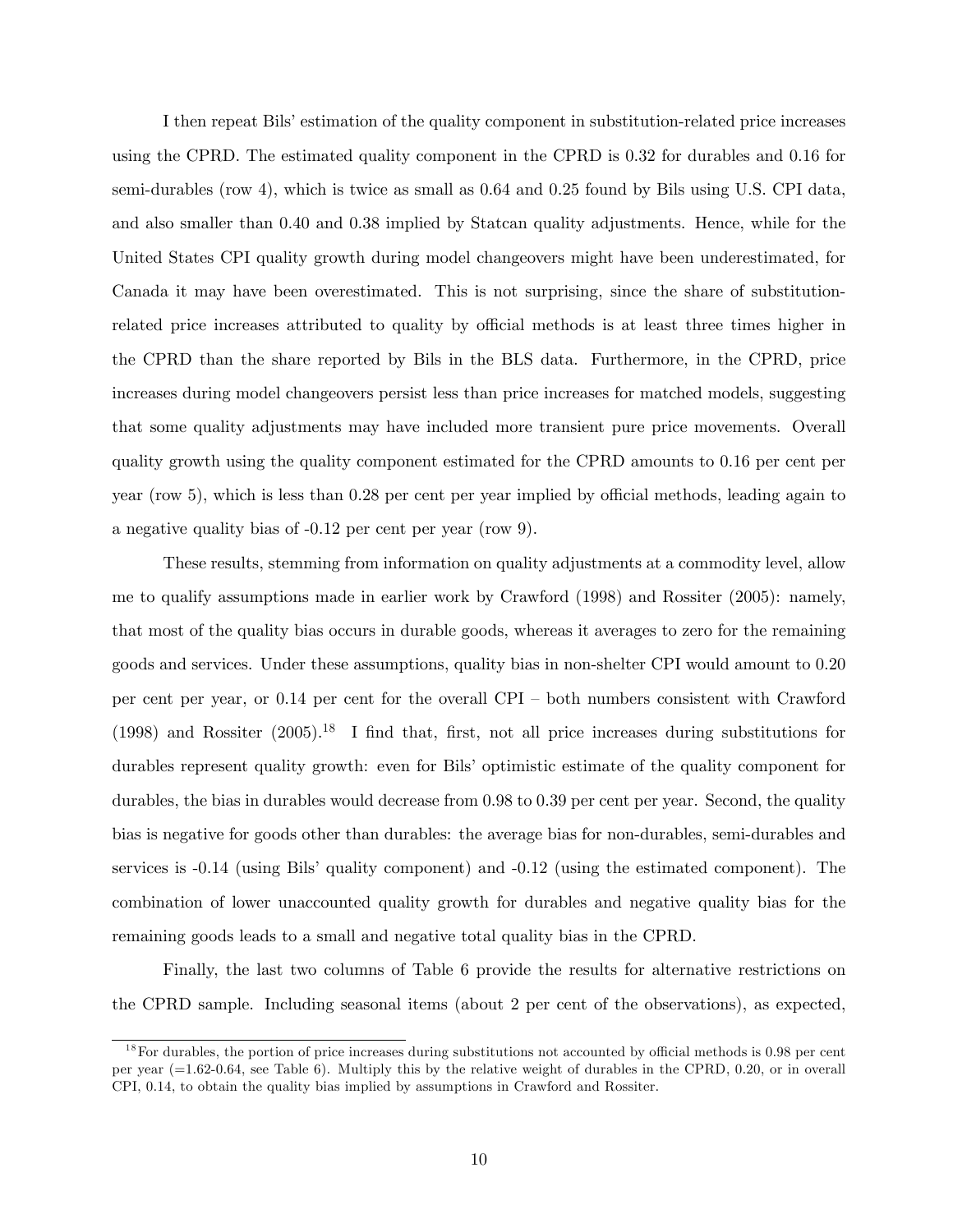raises the unit price increases during substitutions from 0.63 to 0.88 per cent per year. The implied quality bias is  $0.04$  using Bils' estimate of the quality component, and  $-0.08$  using the CPRD estimate. Secondly, I exclude from the original sample substitutions that coincide or immediately follow price discounts. Large price discounts may lead to faster sales of the old models and the ensuing substitution of the new ones, e.g., during clearance sales in clothing and footwear. Price increases during such substitutions, if not appropriately accounted for, will contribute toward higher measured quality growth. For semi-durables, when sale-related substitutions are excluded from the sample, unit price growth during substitutions falls from 1.86 to 0.95. Corresponding quality growth implied by Statcan methods also falls, from 0.71 to 0.46. Using Bils' estimate of the quality component, 0.25, the implied bias in semi-durables changes from -0.24 to -0.22, and the overall bias changes from  $-0.03$  to  $-0.04$ . Hence, the estimated bias is not significantly affected by excluding sale-related substitutions, suggesting that Statcan's quality adjustment for such substitutions is consistent with substitutions not related to price discounts.

#### 5. Conclusions

Using Bils' methodology, I find that the overall quality bias in the non-shelter Canadian CPI is close to zero. For durable and semi-durable goods, quality adjustments made by Statistics Canada slightly overstate the extent of quality growth implied by price increases during model substitutions. For services and non-durable goods, substitutions are relatively unimportant, leaving little room for any quality bias. I conclude that the quality bias is not an important source of potential mismeasurement of CPI inflation in Canada.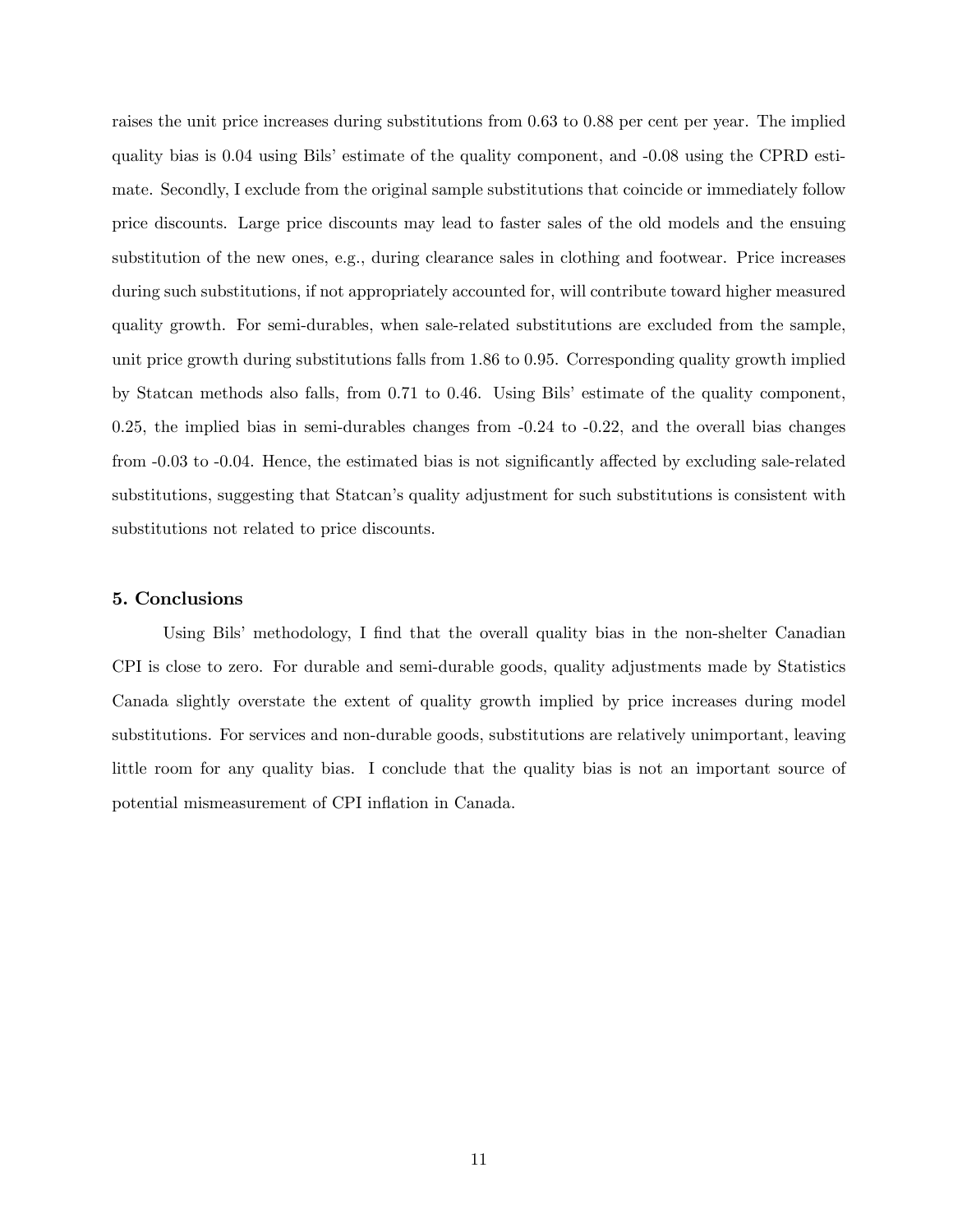#### References

- [1] Beatty, T. and E. Larsen. 2005. "Using Engel Curves to Estimate Bias in the Canadian CPI as a Cost of Living Index," Canadian Journal of Economics 38(2): May 2005, 482-499.
- [2] Bils, M. 2009. "Do Higher Prices For New Goods Reflect Quality Growth or Inflation?" Quarterly Journal of Economics 124(2): May 2009, 637-675.
- [3] Bils, M. and P. Klenow. 2001. "Quantifying Quality Growth," American Economic Review 91: 1006-1030.
- [4] Boivin, J. 2009. "Getting it Right When You Might Be Wrong: The Choice Between Price Level and Inflation Targeting," C.D. Howe Institute Commentary.
- [5] Boskin Commission Report. 1996. Toward a More Accurate Measure of the Cost of Living, Final Report to the Senate Finance Committee from the Advisory Commission to Study the Consumer Price Index, 1996. Available online at http://www.ssa.gov/history/reports/boskinrpt.html.
- [6] Crawford, A. 1998. "Measurement Biases in the Canadian CPI: An Update." Bank of Canada Review (Spring):  $38–56$ .
- [7] Crawford, A., J.-F. Fillion, and T. Laflèche. 1997. "Is the CPI a Suitable Measure for Defining Price Stability?" In Price Stability, Inflation Targets, and Monetary Policy, 39–73. Proceedings of a conference held by the Bank of Canada, May 1997. Ottawa: Bank of Canada.
- [8] Diewert, W.E. 1998. "Index Number Issues in the Consumer Price Index." Journal of Economic Perspectives  $12(1)$ : 47–58.
- [9] Ducharme, L.M. 1997. "The Canadian Consumer Price Index and the Bias Issue: Present and Future Outlooks," in Bias in the CPI: Experiences From Five OECD Countries, edited by L. M. Ducharme, Catalogue No. 62F0014MPB, No. 10, Prices Division, Statistics Canada.
- [10] Greenlees, J. and R. McClelland. 2010. "Superlative and regression-based consumer price indexes for apparel using U.S. scanner data," Manuscript, U.S. Bureau of Labor Statistics.
- [11] Greenlees, J. and R. McClelland. 2011. "Does Quality Adjustment Matter for Technologically Stable Products? An Application to the CPI for Food," Bureau of Labor Statistics Working Paper No. 444.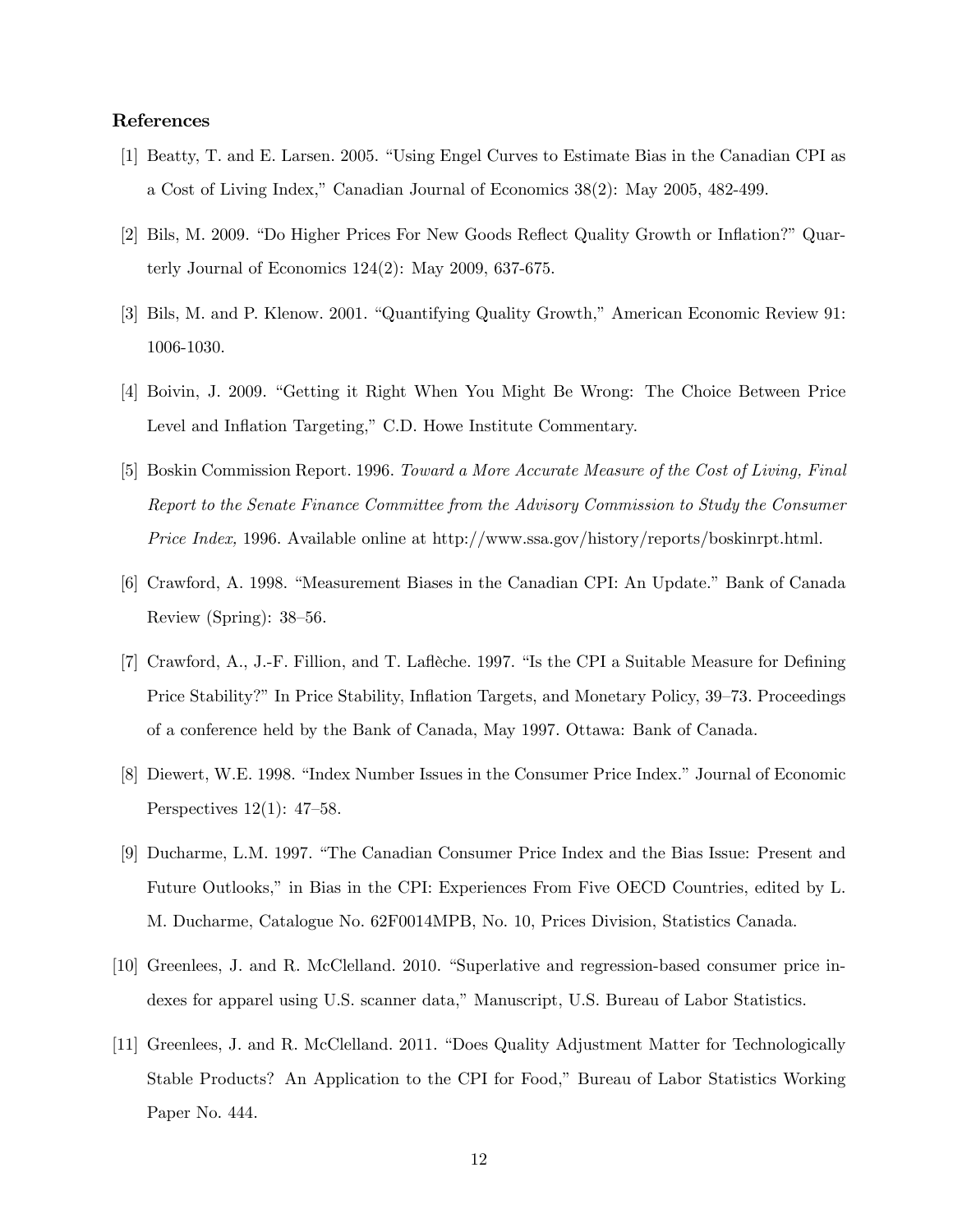- [12] Hausman, J. 2003. "Sources of Bias and Solutions to Bias in the Consumer Price Index," Journal of Economic Perspectives 17(1): 23-44.
- [13] Hobijn, B. 2002. "On both sides of the quality bias in price indexes," Staff Reports No. 157, Federal Reserve Bank of New York.
- [14] International Labour Office. 2004. "Consumer Price Index Manual: Theory and Practice." Geneva.
- [15] Lowe, R. 2001. "Televisions: Quality Changes and Scanner Data," Catalogue No. 62F0014MIB, Series No. 14, Prices Division, Statistics Canada.
- [16] Murray, J. 2010. "Re-examining Canada's Monetary Policy Framework: Recent Research and Outstanding Issues." Remarks for the Canadian Association for Business Economics, Kingston, ON, 24 August 2010.
- [17] Nakamura, E. and J. Steinsson. 2012. "Lost in Transit: Product Replacement Bias and Pricing to Market," American Economic Review,  $102(7)$ : 3277-3316.
- [18] Reis, R. 2005. "A cost-of-living dynamic price index, with an application to indexing retirement accounts," CEPR Discussion Papers No. 5394.
- [19] Rossiter, J. 2005. "Measurement Bias in the Canadian Consumer Price Index," Bank of Canada Working Paper No. 2005-39.
- [20] Ruiz-Castillo, J., E. Ley, and M. Izquierdo. 2002. "Distributional aspects of the quality change bias in the CPI: evidence from Spain," Economics Letters,  $76(1)$ : 137-144.
- [21] Schmitt-Grohe, S. and M. Uribe. 2012. "On Quality Bias and Inflation Targets," Journal of Monetary Economics, 59: 393-400.
- [22] Triplett, J. 1972. "Quality Bias in Price Indexes and New Methods of Quality Measurement," in Price Indexes and Quality Change: Studies in New Methods of Measurement, Zvi Grilliches (ed.), Cambridge, MA: Harvard University Press.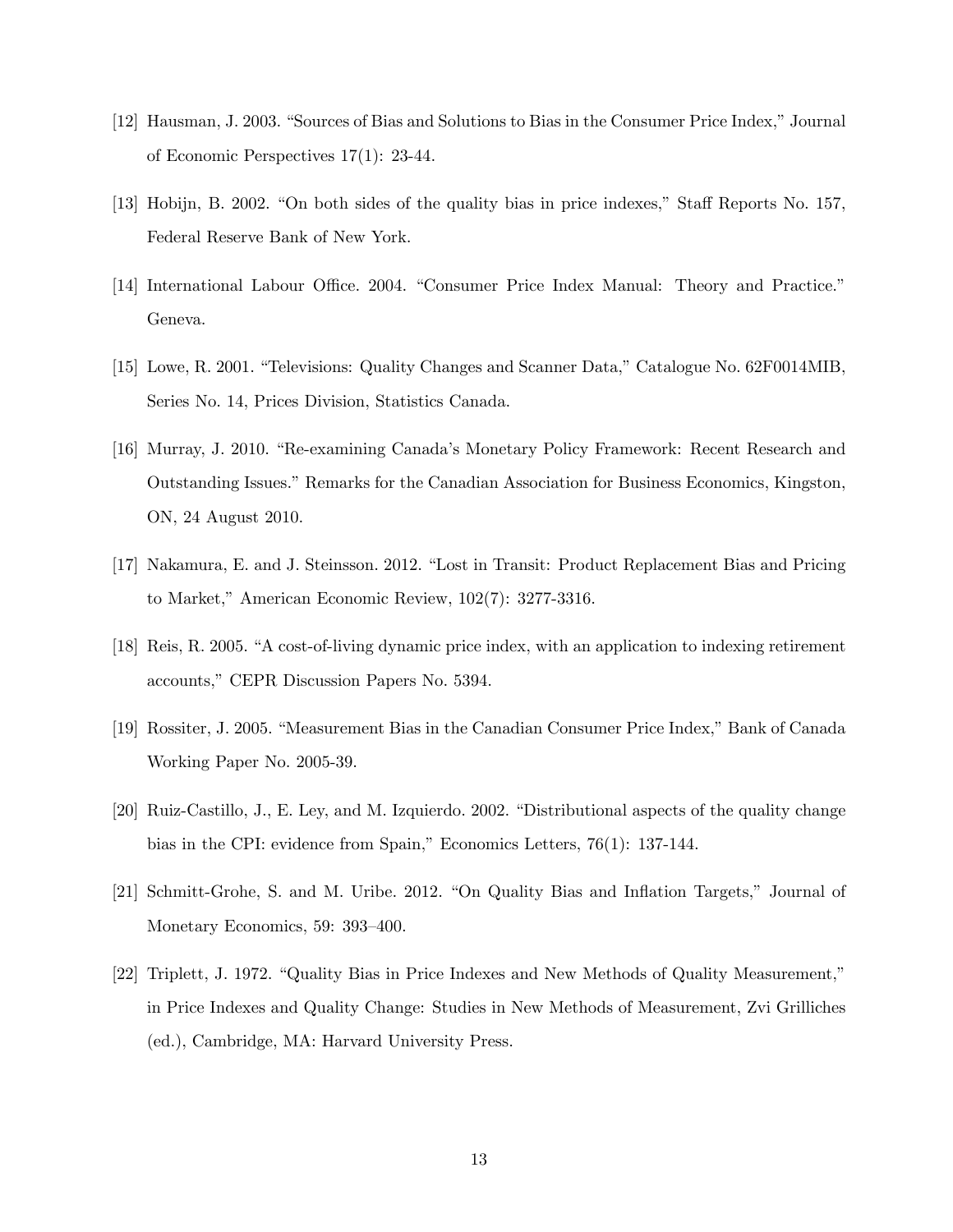- [23] Triplett, J. 2002. "Quality Adjustments in Conventional Price Index Methodologies," Handbook on Quality Adjustment of Price Indexes for Information and Communication Technology Products, OECD: Paris.
- [24] Yu, K. and M. Prud'homme. 2010. "Econometric issues in hedonic price indices: the case of Internet service providers," Applied Economics 42(15): 1973-1994.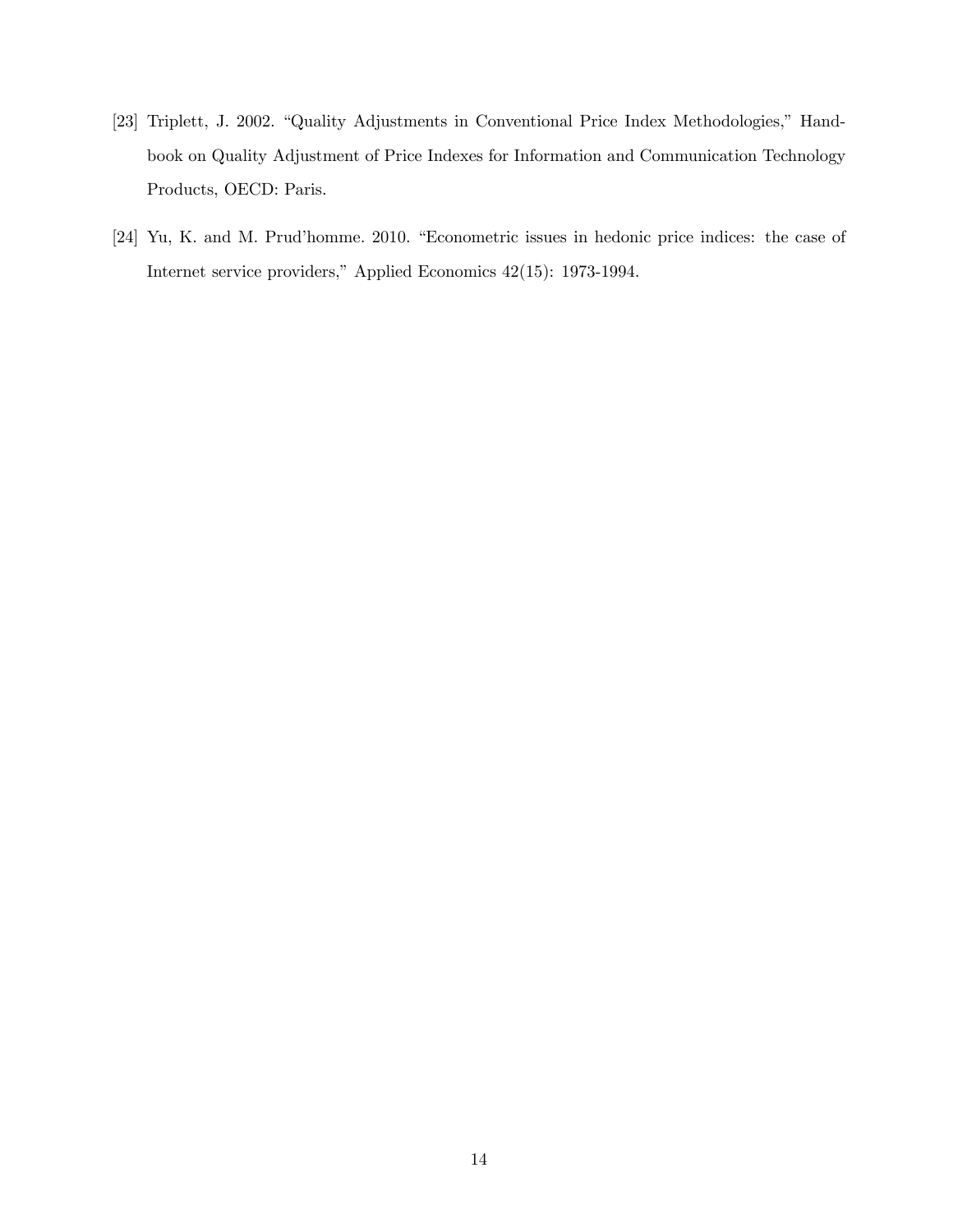|                                              | Durable<br>goods | Non-durable<br>goods | <b>Services</b> | Semi-durable<br>goods | A11  |
|----------------------------------------------|------------------|----------------------|-----------------|-----------------------|------|
| CPI weight, %                                | 12.0             | 24.5                 | 16.8            | 5.6                   | 58.9 |
| Fraction of substitutions                    | 4.7              | 3.3                  | 1.1             | 5.1                   | 3.3  |
| Frequency of price changes                   | 25.4             | 38.8                 | 7.0             | 21.3                  | 25.3 |
| no subs                                      | 24.9             | 38.6                 | 6.9             | 20.1                  | 25.0 |
| subs                                         | 55.4             | 33.5                 | 26.9            | 42.3                  | 37.4 |
| Absolute size of price changes               | 9.7              | 14.6                 | 8.5             | 27.8                  | 13.1 |
| no subs                                      | 9.6              | 14.5                 | 8.6             | 28.9                  | 13.2 |
| subs                                         | 10.2             | 17.3                 | 8.9             | 19.4                  | 13.9 |
| Fraction of price increases in price changes | 52.2             | 55.7                 | 74.1            | 50.5                  | 56.0 |
| no subs                                      | 51.6             | 55.7                 | 74.0            | 49.0                  | 55.8 |
| subs                                         | 60.1             | 62.5                 | 79.9            | 62.0                  | 64.8 |

### **Table 1. Substitutions in Statcan data**

Notes: Data from Statistics Canada Consumer Price Research Database (CPRD) for non-shelter goods and services from February 1998 to December 2006. Seasonal goods are excluded. Fractions and absolute sizes of price changes are in percentage points, at monthly frequency.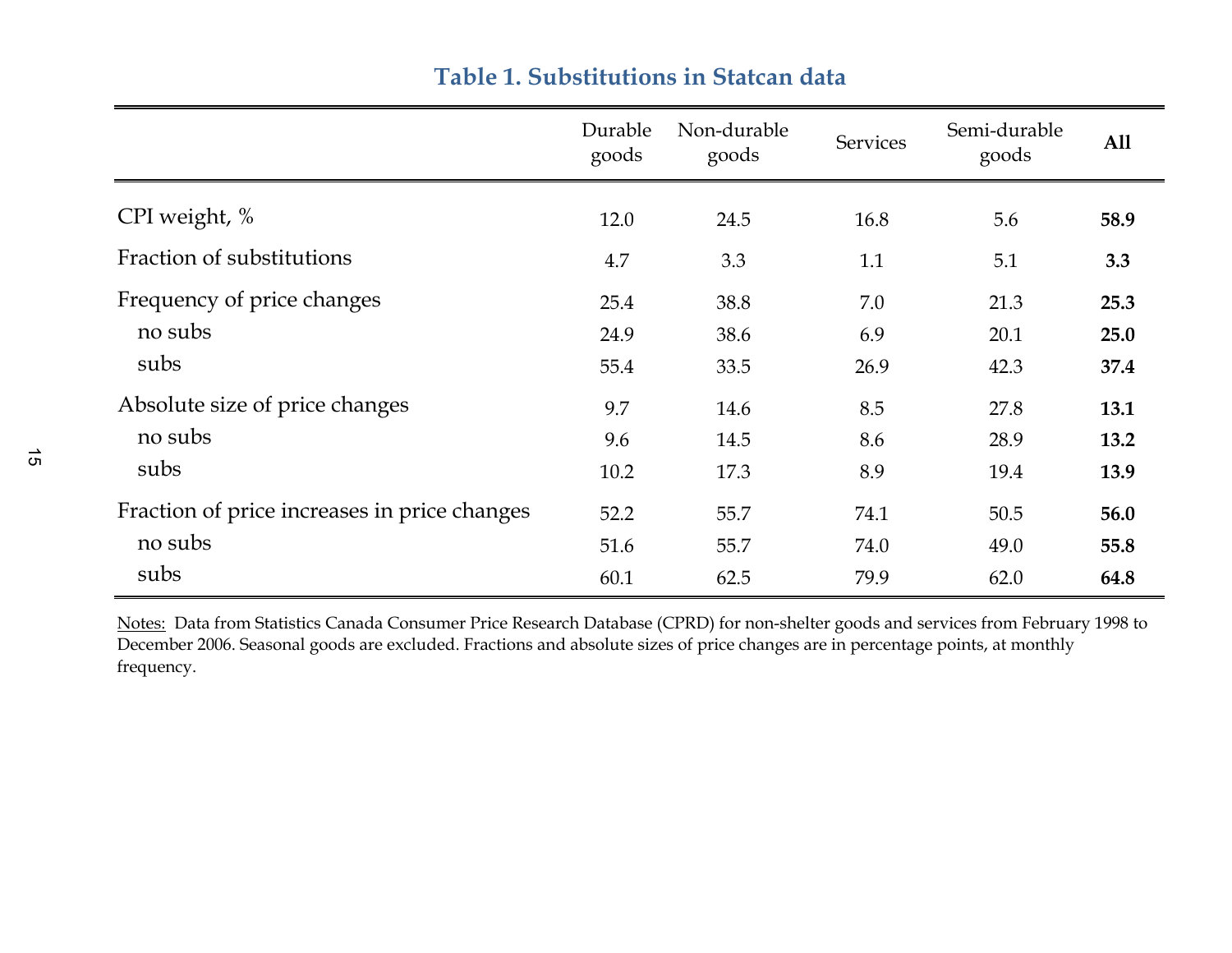|                                          | Durable<br>goods | Non-durable<br>goods | <b>Services</b> | Semi-durable<br>goods | A11  |
|------------------------------------------|------------------|----------------------|-----------------|-----------------------|------|
| CPI weight, %                            | 12.0             | 24.5                 | 16.8            | 5.6                   | 58.9 |
| Number of obs, x 1000                    | 451              | 5059                 | 586             | 496                   | 6592 |
| $\pi$ unit price                         | 0.5              | 3.0                  | 2.7             | 0.4                   | 2.1  |
| $=$ $\pi$ new goods                      | 0.1              | 0.0                  | 0.0             | 0.0                   | 0.0  |
| $+ \pi$ same good                        | 0.4              | 3.0                  | 2.7             | 0.4                   | 2.1  |
| $=$ $\pi$ same model                     | $-1.2$           | 2.9                  | 2.3             | $-1.4$                | 1.5  |
| $+ \pi$ new models                       | 1.6              | 0.1                  | 0.4             | 1.9                   | 0.6  |
| Upper bound on quality                   |                  |                      |                 |                       |      |
| $=$ $\pi$ new goods $+$ $\pi$ new models | 1.7              | 0.1                  | 0.4             | 1.9                   | 0.6  |
| Lower bound on inflation                 |                  |                      |                 |                       |      |
| $=$ $\pi$ same model                     | $-1.2$           | 2.9                  | 2.3             | $-1.4$                | 1.5  |

## **Table 2. Annual Price Inflation and Quality Growth**

Notes: Data from Statistics Canada Consumer Price Research Database (CPRD) for non-shelter goods and services from February 1998 to December 2006. Seasonal goods are excluded. All price changes are annualized, in % per year.  $\pi$ <sub>unit price</sub> unit price for all goods,  $\pi_{new\ goods}$  - unit price for new goods,  $\pi_{same\ good}$  - unit price for new goods,  $\pi_{same\ model}$  - unit price for new goods,  $\pi_{new \text{ models}}$  - unit price for new models.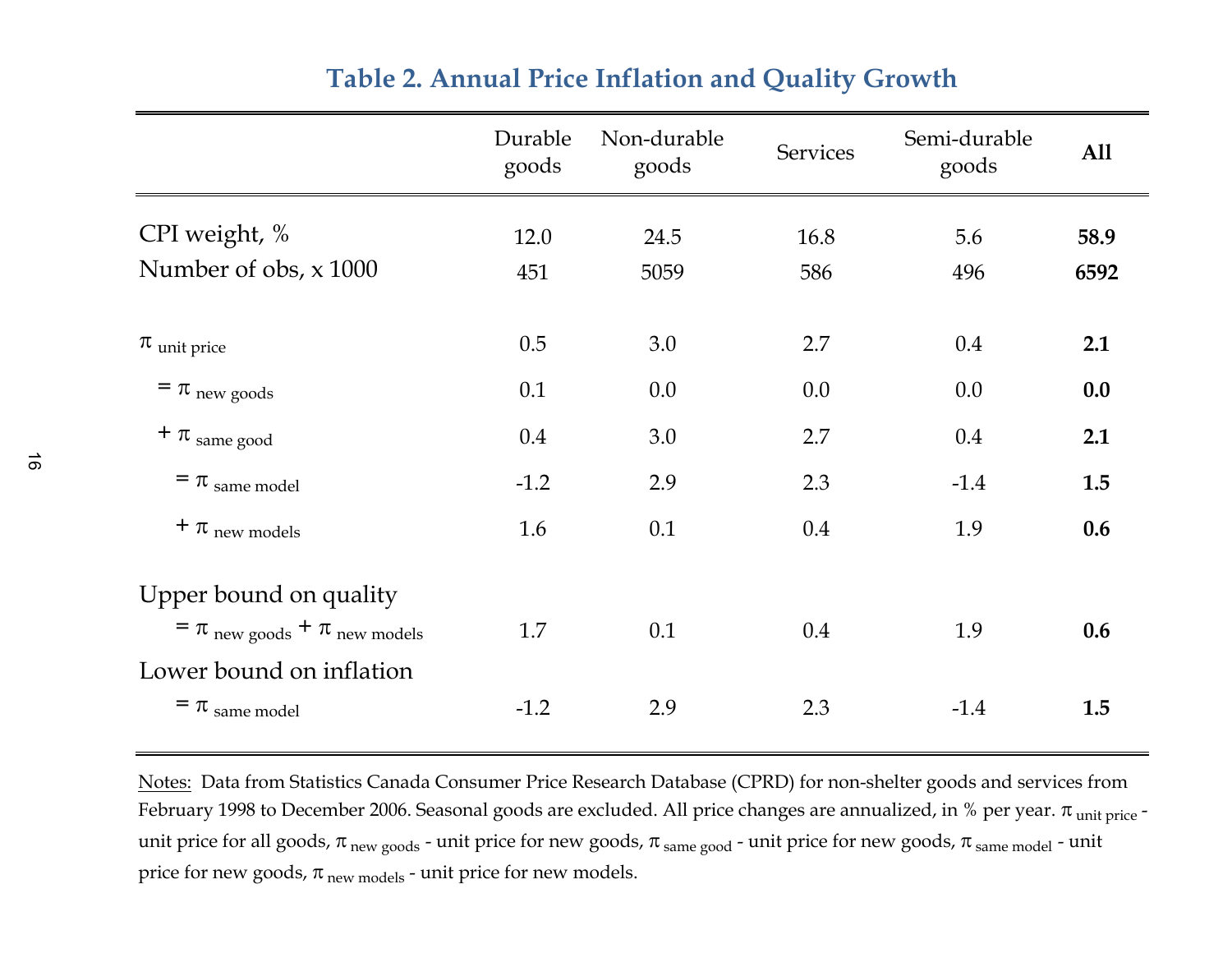|                                    | Per cent of<br>quotes<br>(unweighted) | Unit price<br>change | Inflation<br>(Statcan<br>methods) | Quality<br>growth<br>(Statcan<br>methods) |  |  |  |
|------------------------------------|---------------------------------------|----------------------|-----------------------------------|-------------------------------------------|--|--|--|
|                                    | Durable goods                         |                      |                                   |                                           |  |  |  |
| All quotes $(\%)$                  | 100                                   | 0.5                  | $-0.2$                            | 0.7                                       |  |  |  |
| No substitution (same model)       | 95.3                                  | $-1.2$               | $-1.2$                            | $\theta$                                  |  |  |  |
| Substitution (new models)          | 4.7                                   | 1.6                  | 1.0                               | 0.6                                       |  |  |  |
| Basket updates (new goods)         | 0.0                                   | 0.1                  | $\theta$                          | 0.1                                       |  |  |  |
| All non-shelter goods and services |                                       |                      |                                   |                                           |  |  |  |
| All quotes $(\%)$                  | 100                                   | 2.1                  | 1.8                               | 0.3                                       |  |  |  |
| No substitution (same model)       | 96.7                                  | 1.5                  | 1.5                               | $\theta$                                  |  |  |  |
| Substitution (new models)          | 3.3                                   | 0.6                  | 0.3                               | 0.3                                       |  |  |  |
| Basket updates (new goods)         | 0.0                                   | 0.0                  | $\theta$                          | 0.0                                       |  |  |  |

## **Table 3. Statcan Treatment of Price Increases with Forced Substitutions**

Notes: Data from Statistics Canada Consumer Price Research Database (CPRD) for non-shelter goods and services from February 1998 to December 2006. Seasonal goods are excluded. All price changes are annualized, in % per year.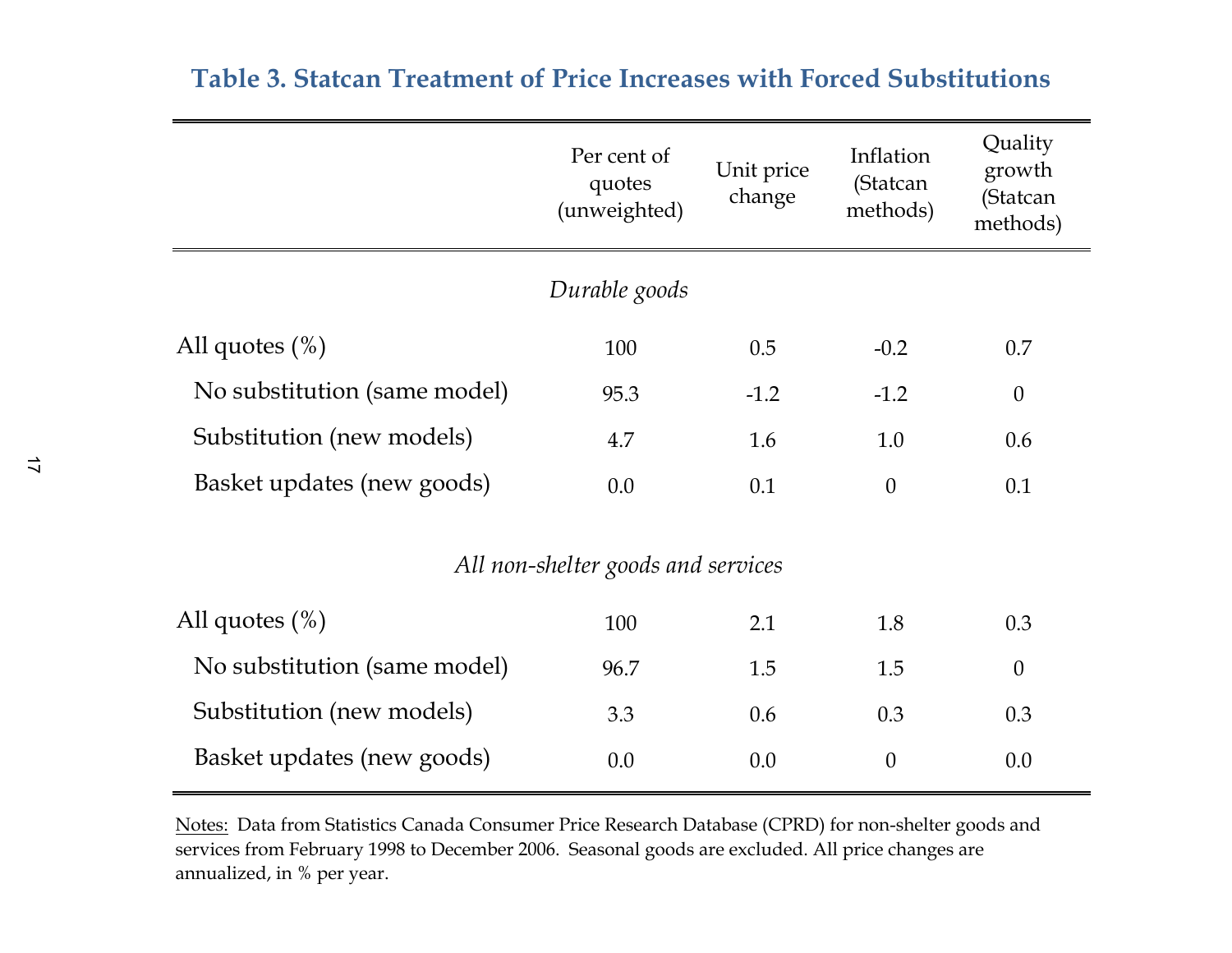# **Table 4. Annual Quality Growth**

| Quality growth                                                    |     |     |     | Durable Non-<br>Semi-<br>goods durable All<br>goods goods and goods |     |
|-------------------------------------------------------------------|-----|-----|-----|---------------------------------------------------------------------|-----|
| Statcan (new models + basket updates)                             | 0.7 | 0.0 | 0.3 | 0.7                                                                 | 0.3 |
| Upper bound $(\pi_{\text{unit price}} - \pi_{\text{same model}})$ | 1.7 | 0.1 | 0.4 |                                                                     | 0.6 |

 $\vec{\infty}$ 

Notes: Data from Statistics Canada Consumer Price Research Database (CPRD) for non-shelter goods and services from February 1998 to December 2006. Seasonal goods are excluded. All price changes are annualized, in % per year.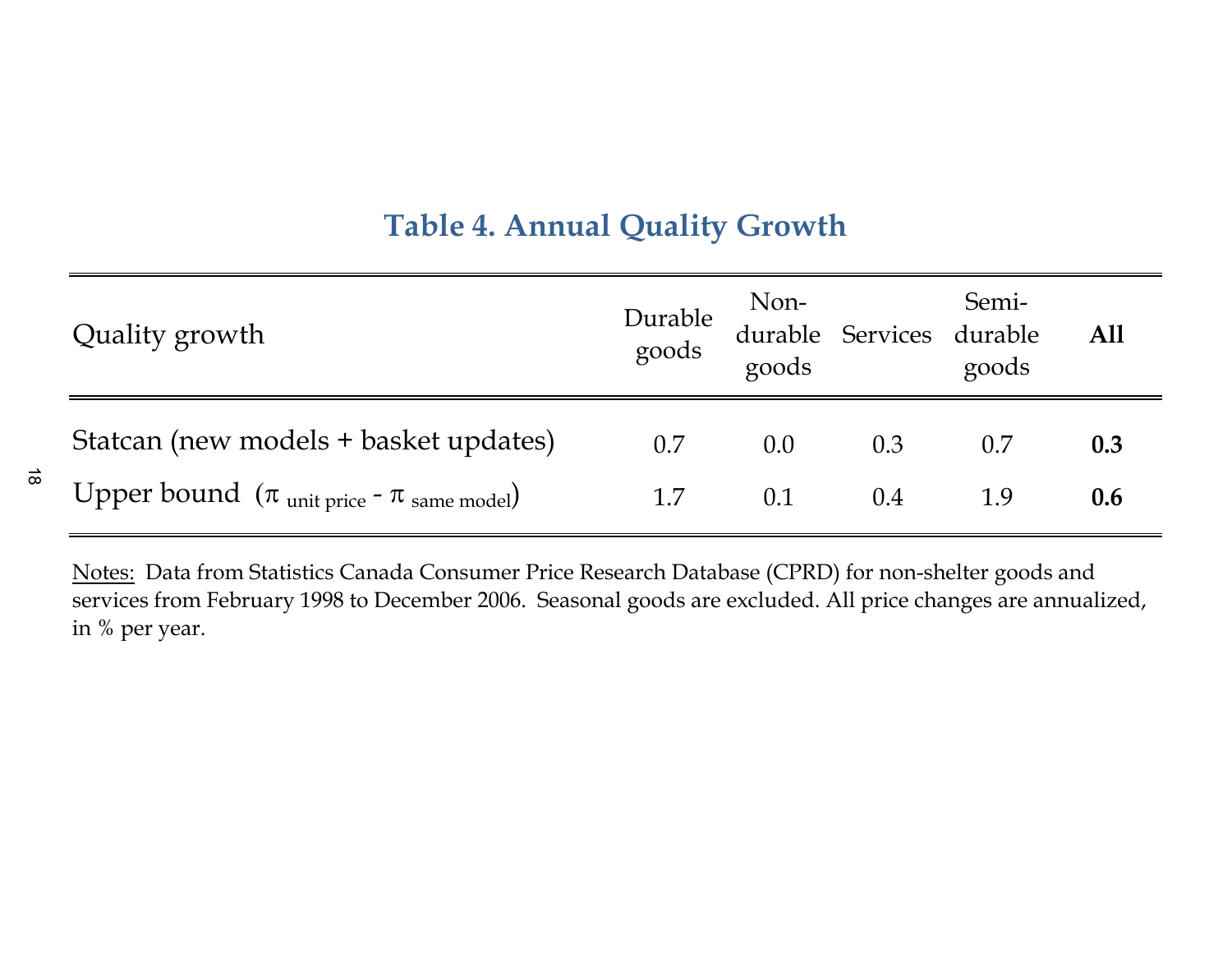# **Table 5. Response of Unit Price Inflation, CPI Price Inflation and Market Share of Unit Sales to Substitution Rate for Cars**

| Dependent variable                 | Including<br>months with<br>no subs | Excluding<br>months with<br>no subs |
|------------------------------------|-------------------------------------|-------------------------------------|
| $\Delta$ ln(unit price)            | 32.7<br>(0.3)                       | 29.7<br>(1.4)                       |
| $\Delta$ ln(CPI price)             | 1.7<br>(0.3)                        | 1.4<br>(1.2)                        |
| $\Delta$ ln(market share of sales) | 0.1<br>(50.0)                       | 4.5<br>(7.3)                        |
| Number of model-month obs          | 2,265                               | 271                                 |

Notes: Independent variable is the monthly rate of forced substitutions for that vehicle model. Data from Statistics Canada Consumer Price Research Database (CPRD) for non-shelter goods and services, and WardsAuto.com, both from February 1998 to December 2006. Standard errors are in parentheses. Regressions include monthly time-period dummies.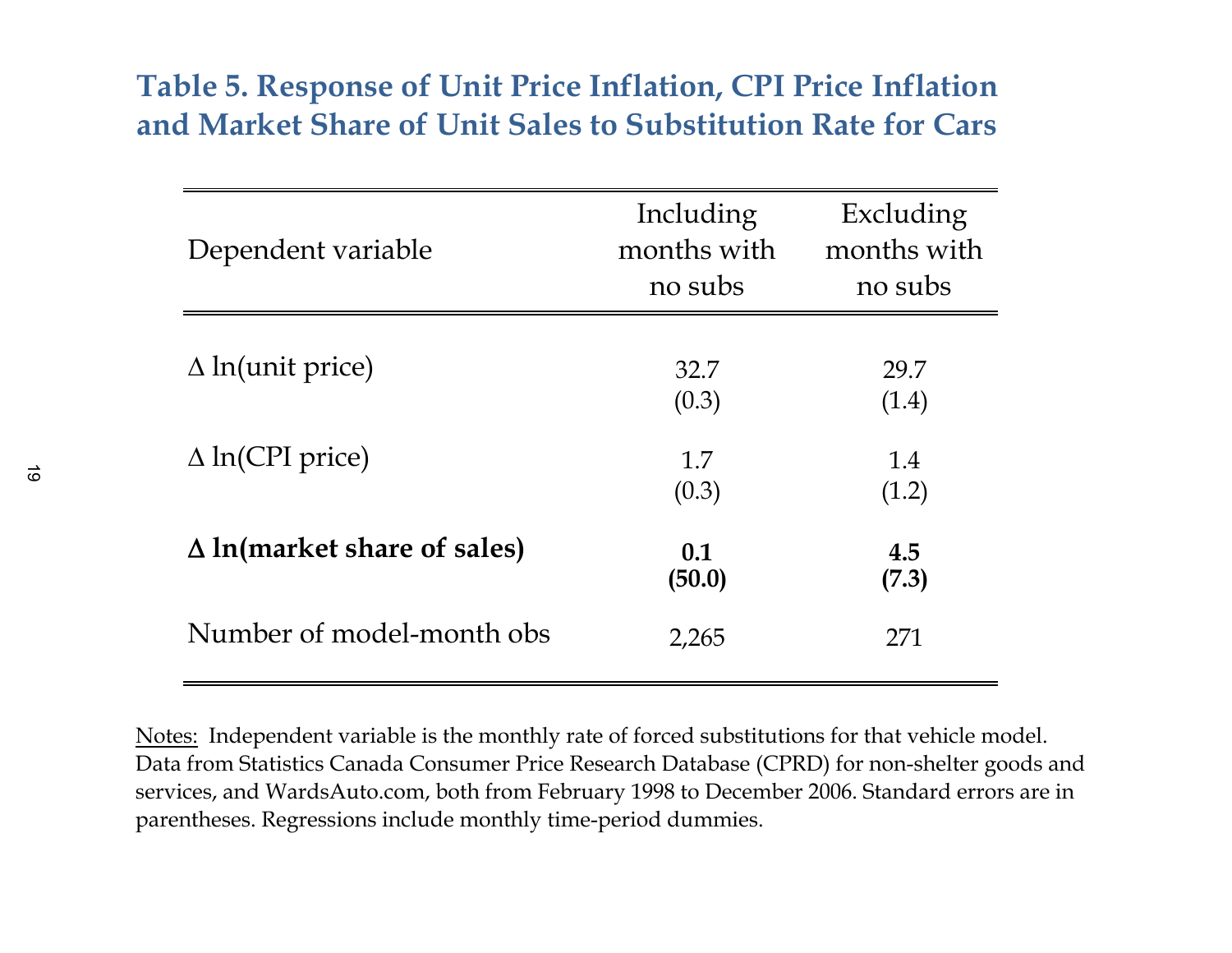## **Table 6. Annual Quality Growth from Substitutions**

|                | Quality growth measured by        | Durable<br>goods | Non-<br>durable<br>goods | <b>Services</b> | Semi-<br>durable<br>goods | All     | All<br>(including)<br>seasonal) | All (excluding<br>sale-related<br>subs) |
|----------------|-----------------------------------|------------------|--------------------------|-----------------|---------------------------|---------|---------------------------------|-----------------------------------------|
|                | Price change during substitutions | 1.62             | 0.06                     | 0.36            | 1.86                      | 0.63    | 0.88                            | 0.70                                    |
| $\overline{2}$ | quality component (Bils 2009)     | 0.64             | 0.00                     | 0.00            | 0.25                      |         | 0.00                            | 0.00                                    |
| 3              | quality growth (Bils 2009)        | 1.04             | 0.00                     | 0.00            | 0.46                      | 0.25    | 0.32                            | 0.27                                    |
| 4              | quality component (CPRD)          | 0.32             | 0.22                     | 0.22            | 0.16                      |         | 0.00                            | 0.00                                    |
| 5              | quality growth (CPRD)             | 0.53             | 0.01                     | 0.08            | 0.30                      | 0.16    | 0.21                            | 0.19                                    |
| 6              | Quality growth (Statcan methods)  | 0.64             | 0.03                     | 0.27            | 0.71                      | 0.28    | 0.29                            | 0.31                                    |
|                | Quality bias                      |                  |                          |                 |                           |         |                                 |                                         |
| 8              | Bils' (2009) quality component    | 0.39             | $-0.03$                  | $-0.27$         | $-0.24$                   | $-0.03$ | 0.04                            | $-0.04$                                 |
| 9              | CPRD quality component            | $-0.12$          | $-0.01$                  | $-0.19$         | $-0.41$                   | $-0.12$ | $-0.08$                         | $-0.12$                                 |

Notes: Data from Statistics Canada Consumer Price Research Database (CPRD) for non-shelter goods and services from February 1998 to December 2006. For all columns except the last two, seasonal goods are excluded. For the last column, substitutions that coincide with a sale in the current or previous month are excluded. All price and quality changes are annualized, in % per year. Quality component is the fraction of price change during a substitution attributed to quality growth. Quality component is taken from Bils (2009) directly, and is estimated for the CPRD using regressions from Bils (2009).